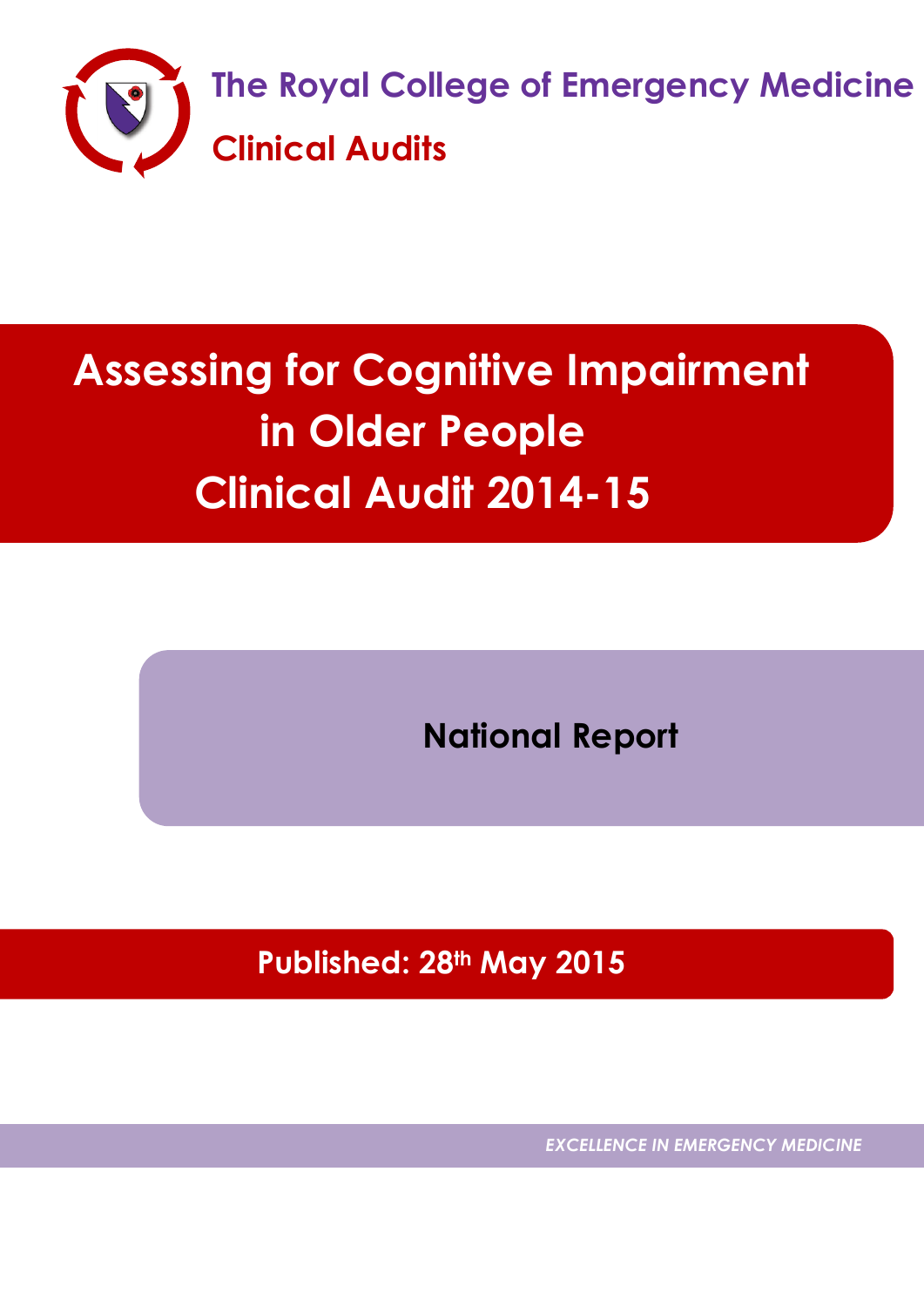

### **Contents**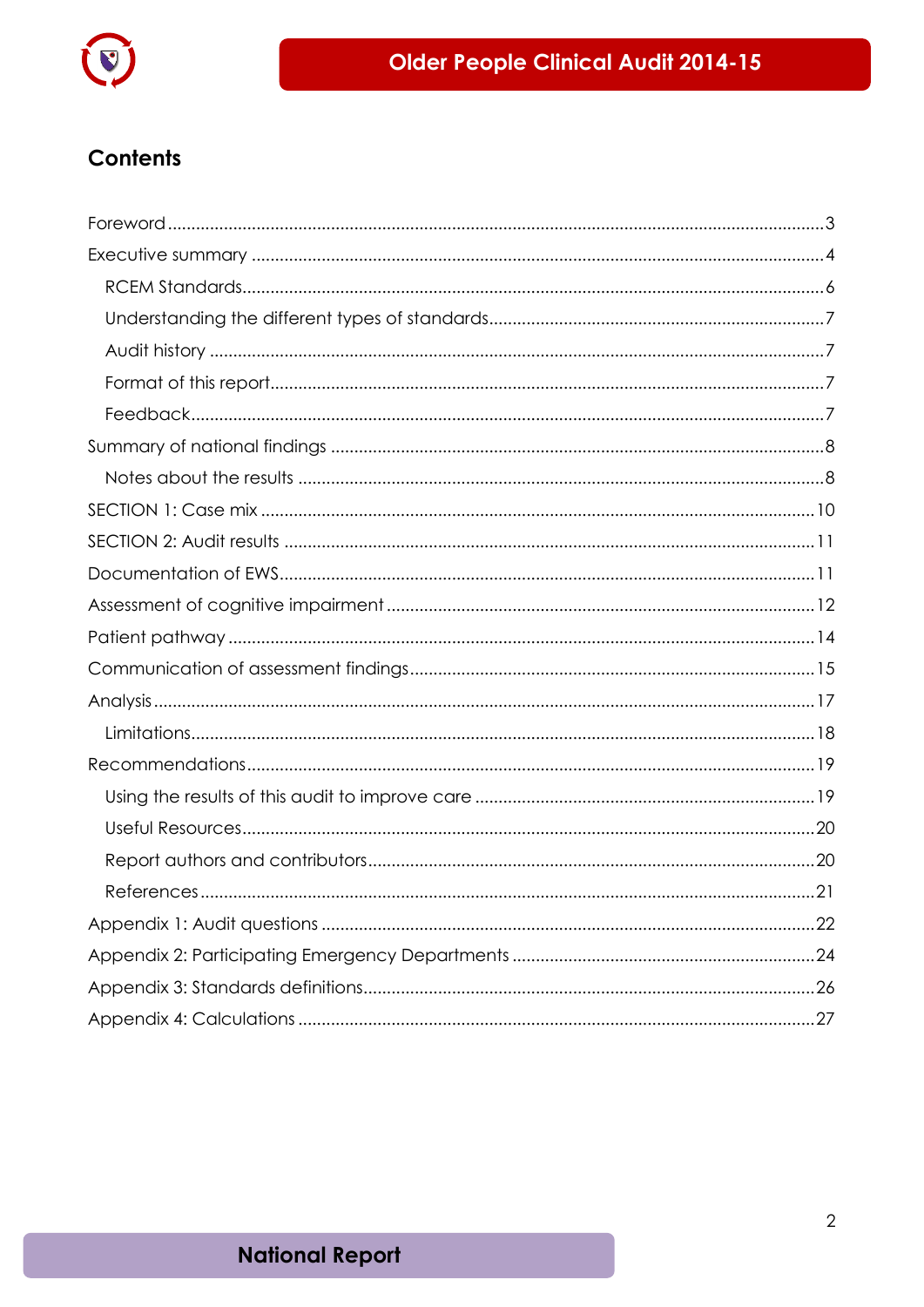

### <span id="page-2-0"></span>**Foreword**



With the Silver Book, the College has been at the forefront of developing standards to improve acute care for elderly patients brought to hospital. We are delighted to follow up with an audit to demonstrate our commitment to better meeting the needs of older people in acute care.

A key initiative is to routinely screen for dementia/delirium in the Emergency Department so that we can ensure appropriate care from the very start of the patient's

journey. While reluctant to add more 'routine' data collection to over-burdened clinical staff, we can see there is a clear clinical benefit to this, and therefore support it.

We know that good quality audit is effective in driving clinical improvement and we are grateful to the Standards & Audit Subcommittee for selecting this particularly challenging yet deserving topic.

College audits are widely respected as a benchmark of quality care. The inspectorate bodies of each of the UK nations pay particular regard to both participation and performance in these audits. I am particularly keen that they continue to focus on patient experience. There is a clear link between audit performance and patient outcomes – a welcome change from many of the process measures we are obliged to undertake.

Dr Clifford Mann, President Dr Adrian Boyle, Chair of Quality in Emergency Care Committee Dr Jay Banerjee, Chair of Standards & Audit Subcommittee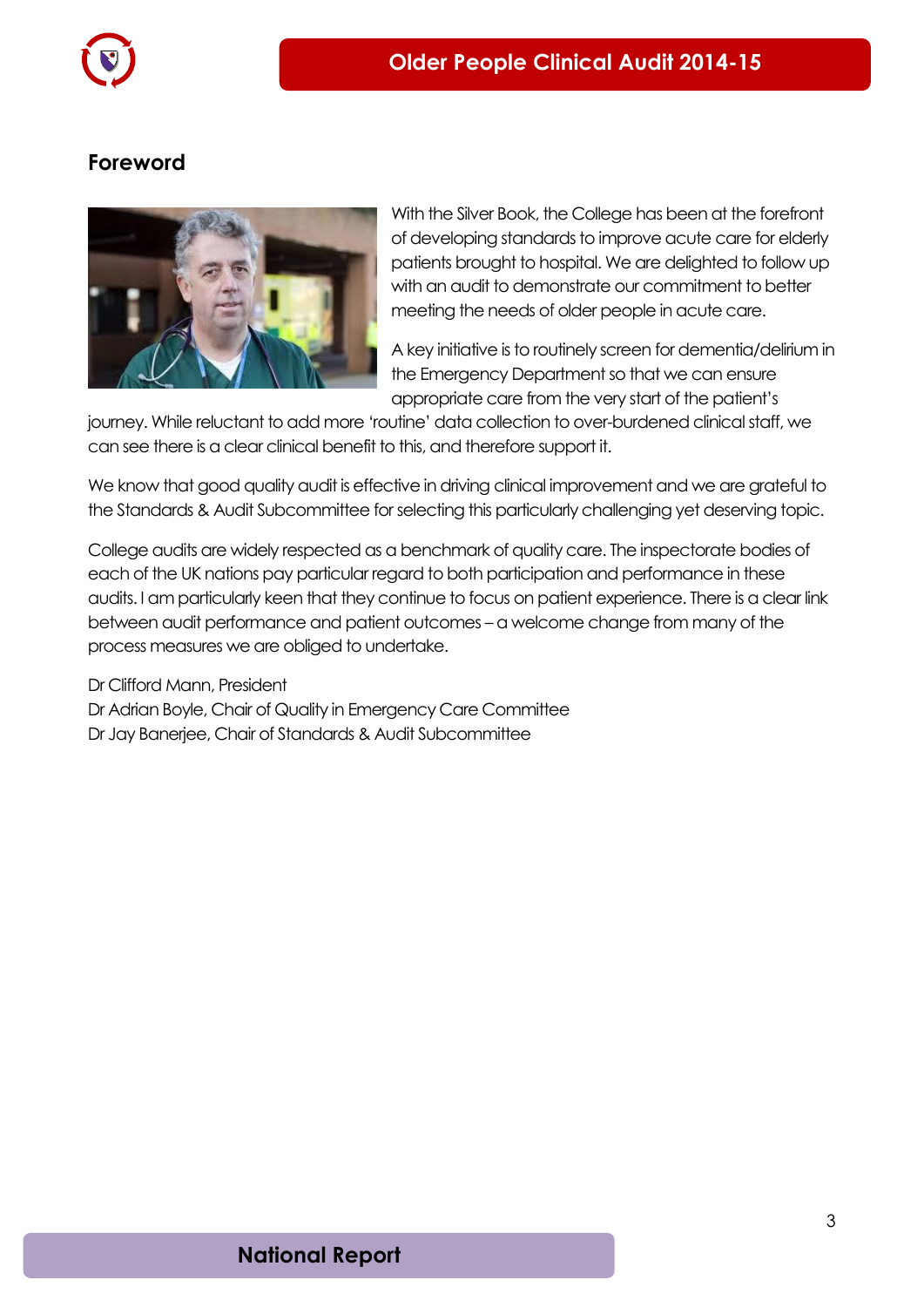

### <span id="page-3-0"></span>**Executive summary**

A total of 13,748 records on patients aged over 75 years old from 170 Emergency Departments were audited. This is an excellent sample size and a great achievement by the Emergency Departments involved and the scale of this audit means that the results we see are likely to be a representative sample of UK Emergency Department practice.

There was one Fundamental ('must achieve') standard – that all patients over 75 must have an Early Warning Score assessment. The results – a national median of 82% show that while there is room for improvement, we were pleased by this performance as it was the first time this audit had been attempted.

Other results were however much less impressive, with only 11% of patients being screened for dementia/delirium. It is clear that as a specialty, we need to consider how best to build this into our processes.

The results also suggest that we do not have a consistent mechanism for communicating the results of our assessment to carers or other medical professionals and this may be a challenge that we have to share with our IT providers.

### **This graph shows how EDs performed nationally on all six standards for this audit.**

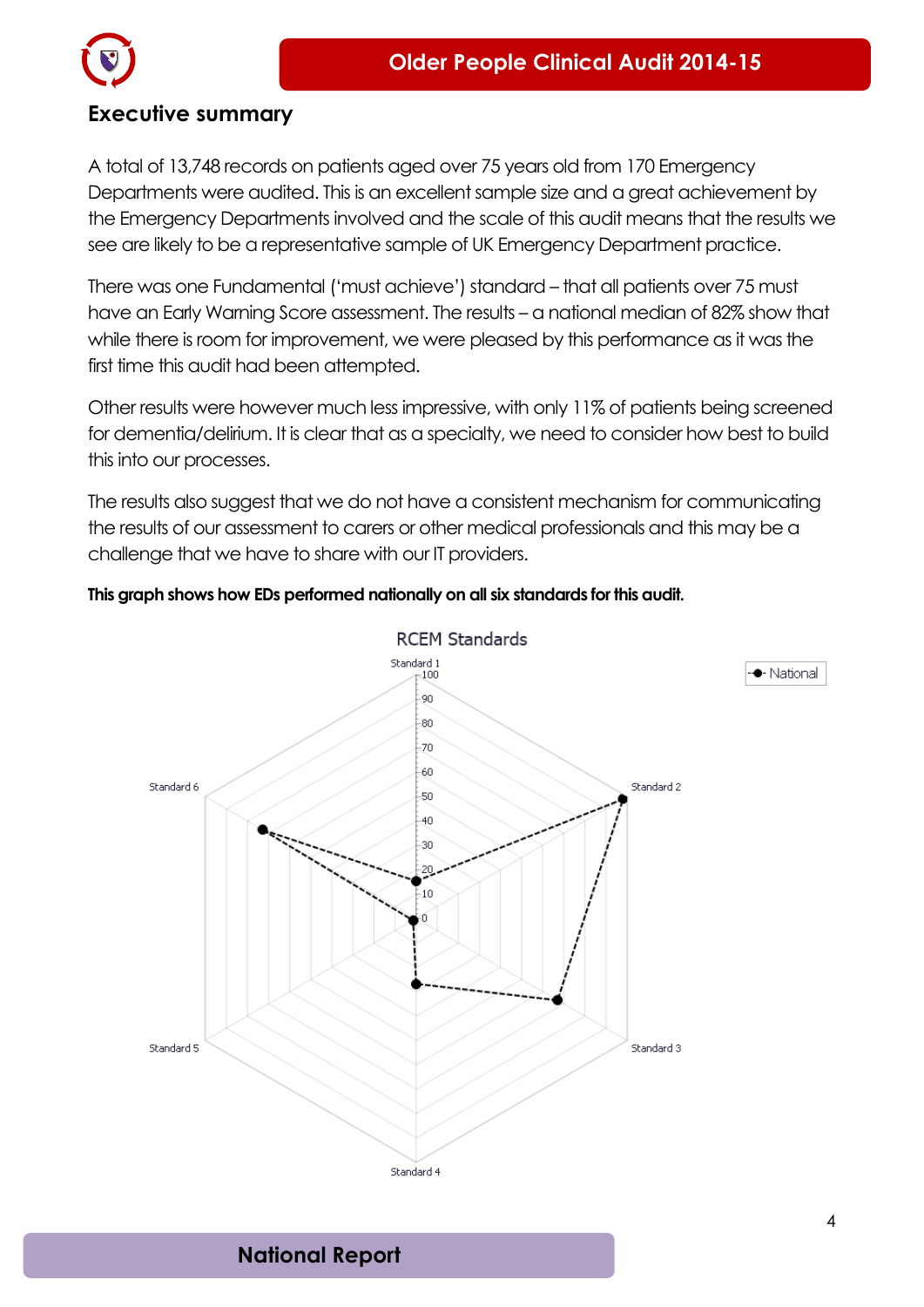

**Standard 1** – All overs 75s are assessed for cognitive impairment (CI) in the ED

**Standard 2** – Use of a structured tool for CI assessment

**Standard 3** – CI assessment findings are shared with admitting services

**Standard 4** – CI assessment results shared with patient's GP if new onset or deterioration in condition

**Standard 5** – CI assessment results shared with carers at time of hospital admission or discharge unless information was available from these sources

**Standard 6** – All over 75s to have at least one Early Warning Score Assessment

**↑** Higher scores (e.g. 100%) indicate higher compliance with the standards and better performance.

**↓** Lower scores (e.g. 0%) indicate that EDs are not meeting the standards and may wish to investigate the reasons.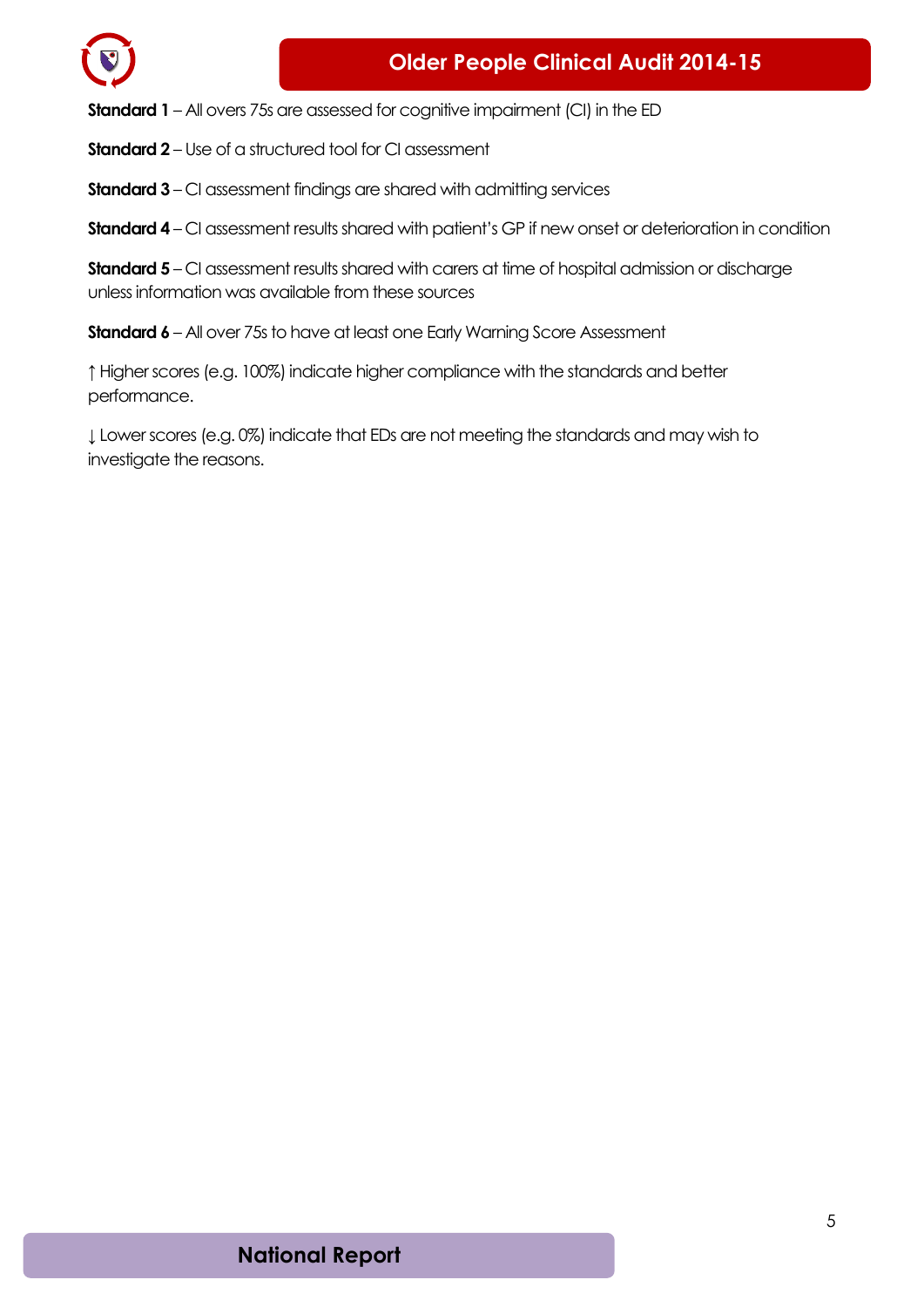



### **Introduction**

The objective of the audit was to identify current performance in EDs against best practice clinical standards and display the results in comparison with other departments, in order to facilitate quality improvement. The audit focused on:

- 1. Assessment of cognitive impairment by ED staff.
- 2. Communication of assessment findings with relevant services, carers and GP.
- 3. Documentation of EWS.

This report shows the results from an audit on the assessment of cognitive impairment in older people over 75 years who presented at Emergency Departments (EDs) around the UK by ambulance. The report compares the findings against the clinical standards published by the Royal College of Emergency Medicine (RCEM) Quality in Emergency Care Committee (QEC).

| Country                     | <b>Number of relevant EDs</b> | <b>Number of cases</b> |
|-----------------------------|-------------------------------|------------------------|
| National total              | 170/230 (74%)                 | 13748                  |
| England                     | 151/180 (84%)                 | 12390                  |
| Scotland                    | $6/25$ (24%)                  | 420                    |
| Wales                       | 8/13 (62%)                    | 526                    |
| Northern Ireland            | $4/9$ (44%)                   | 316                    |
| Isle of Man/Channel Islands | 1/3 (33%)                     | 96                     |

Nationally, 13748 cases from 170 EDs were included in the audit.

### <span id="page-5-0"></span>**RCEM Standards**

There must be documented evidence in the patient's clinical record that:

| <b>Standard</b>                                                                                                                                                                                                             | <b>Standard type</b> |
|-----------------------------------------------------------------------------------------------------------------------------------------------------------------------------------------------------------------------------|----------------------|
| 1. All patients over the age of 75 are assessed for cognitive<br>impairment (CI) in the Emergency Department (ED).                                                                                                          | <b>Developmental</b> |
| 2. Assessments for CI are done using a structured tool and the tool<br>used is documented.                                                                                                                                  | Developmental        |
| 3. The findings of CI assessment are provided to the relevant admitting<br>services for admitted patients                                                                                                                   | Aspirational         |
| 4. The findings of CI assessment are provided to the patient's GP if<br>new onset or in the event of any deterioration.                                                                                                     | Aspirational         |
| 5. Information regarding CI is provided to the patient's carers at the<br>time of admission to hospital or discharge back to their usual place<br>of residence unless this information was available from these<br>sources. | <b>Aspirational</b>  |
| 6. All patients over the age of 75 have at least one Early Warning<br>Score assessment.                                                                                                                                     |                      |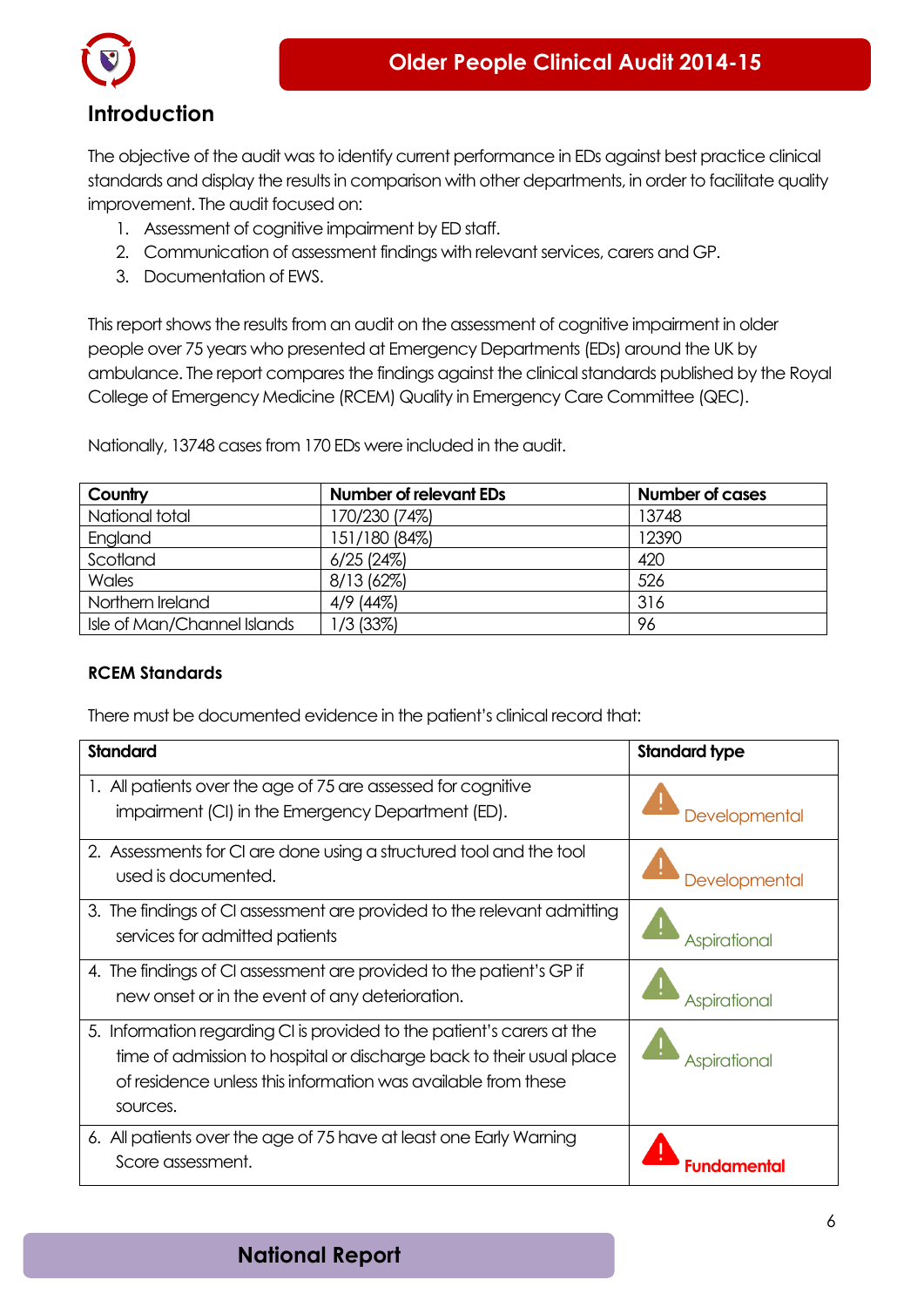

### <span id="page-6-0"></span>**Understanding the different types of standards**

**Fundamental standards:** need to be applied by all those who work and serve in the healthcare system. Behaviour at all levels and service provision need to be in accordance with at least these fundamental standards. No provider should provide any service that does not comply with these fundamental standards, in relation to which there should be zero tolerance of breaches.

Developmental standards: set requirements over and above the fundamental standards.

Aspirational standards: setting longer term goals.

### <span id="page-6-1"></span>**Audit history**

All EDs in the UK were invited to participate in June 2014. Data were collected using an online data collection tool which opened in August 2014. This is the first time this audit has been conducted. The audit is included in the NHS England Quality Accountsfor 2014/2015.

Participants were asked to collect data from ED/hospital records on a maximum of 100 cases, chosen through a systematic random sample of every 10<sup>th</sup> patient aged over 75 years presenting in the ED between 1st August 2014 and 31st January 2015. The sample size was geared to the smallest volume of older people presenting to any ED.

#### <span id="page-6-2"></span>**Format of this report**

The table overleaf shows the national audit results.

By showing the lower and upper quartiles of performance as well as the median values, the table indicates the variations in performance between departments. More detailed information about the distribution of audit results can be obtained from the charts on subsequent pages of the report. Please bear in mind the comparatively small sample sizes when interpreting the charts and results. Also note that data quality was variable, and incomplete records often led to poorer performance figures.

### <span id="page-6-3"></span>**Feedback**

We would like to know your views about this report, and participating in this audit. Please let us know what you think, by completing our feedback survey: [http://ow.ly/LX5gz.](http://ow.ly/LX5gz)

We will use your comments to help us improve our future audits and reports.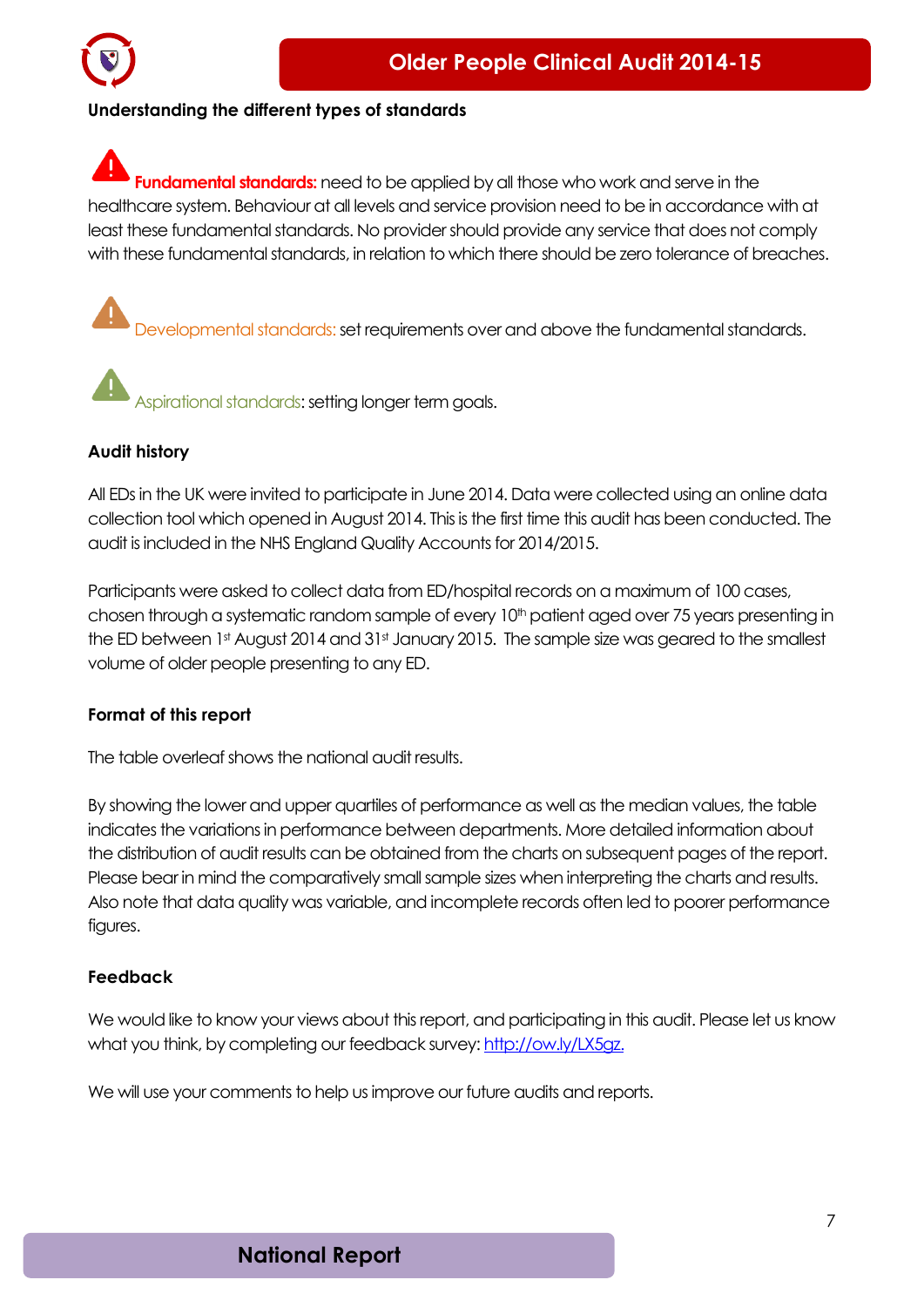

### <span id="page-7-0"></span>**Summary of national findings**

|                  |                                                                            | RCEM<br>Standard |                   | <b>National Results (13748)</b> |                          |
|------------------|----------------------------------------------------------------------------|------------------|-------------------|---------------------------------|--------------------------|
|                  | Question                                                                   |                  | Lower<br>quartile | Median*                         | <b>Upper</b><br>quartile |
|                  | Documentation of EWS                                                       |                  |                   |                                 |                          |
| Q4               | <b>STANDARD 6. Early Warning Score</b><br>documented                       | 100%             | 66%               | 82%                             | 93%                      |
|                  | Assessment of cognitive impairment by ED staff                             |                  |                   |                                 |                          |
| Q <sub>5</sub>   | <b>STANDARD 1.</b> Cognitive assessment took<br>place                      | 100%             | 4%                | 11%                             | 19%                      |
| Q5 <sub>G</sub>  | <b>STANDARD 2.</b> Structured cognitive<br>assessment tool used            | 100%             | 100%              | 100%                            | 100%                     |
| Q <sub>5</sub> b | Recorded cognitive assessment score:                                       |                  | 84%               | 100%                            | 100%                     |
|                  | Normal<br>$\bullet$                                                        |                  | 6%                | 28%                             | 50%                      |
| Q5C              | Abnormal<br>$\bullet$                                                      |                  | 14%               | 36%                             | 52%                      |
|                  | Not recorded<br>$\bullet$                                                  |                  | 0%                | 16%                             | 51%                      |
|                  | Communication of assessment findings with relevant services, carers and GP |                  |                   |                                 |                          |
|                  | <b>STANDARD 3. Admitting service</b><br>(admitted patients only)           | 100%             | 36%               | 83%                             | 100%                     |
| Q7               | <b>STANDARD 4. GP (*if new onset or</b><br>deterioration only)             | 100%*            | 0%                | 0%                              | 50%                      |
|                  | <b>STANDARD 5. Carer (all)</b>                                             | 100%             | 0%                | 0%                              | $1\%$                    |

**Red =** Percentage in red indicates result is below RCEM standard

**Green =** Percentage in green indicates result is equal to or above RCEM standard

### <span id="page-7-1"></span>**Notes about the results**

\*The median value of each indicator is that where equal numbers of participating EDs had results above and below that value.

These median figures may differ from other results quoted in the body of this report which are mean (average) values calculated over all audited cases.

The lower quartile is the median of the lower half of the data values. The upper quartile is the median of the upper half of the data values.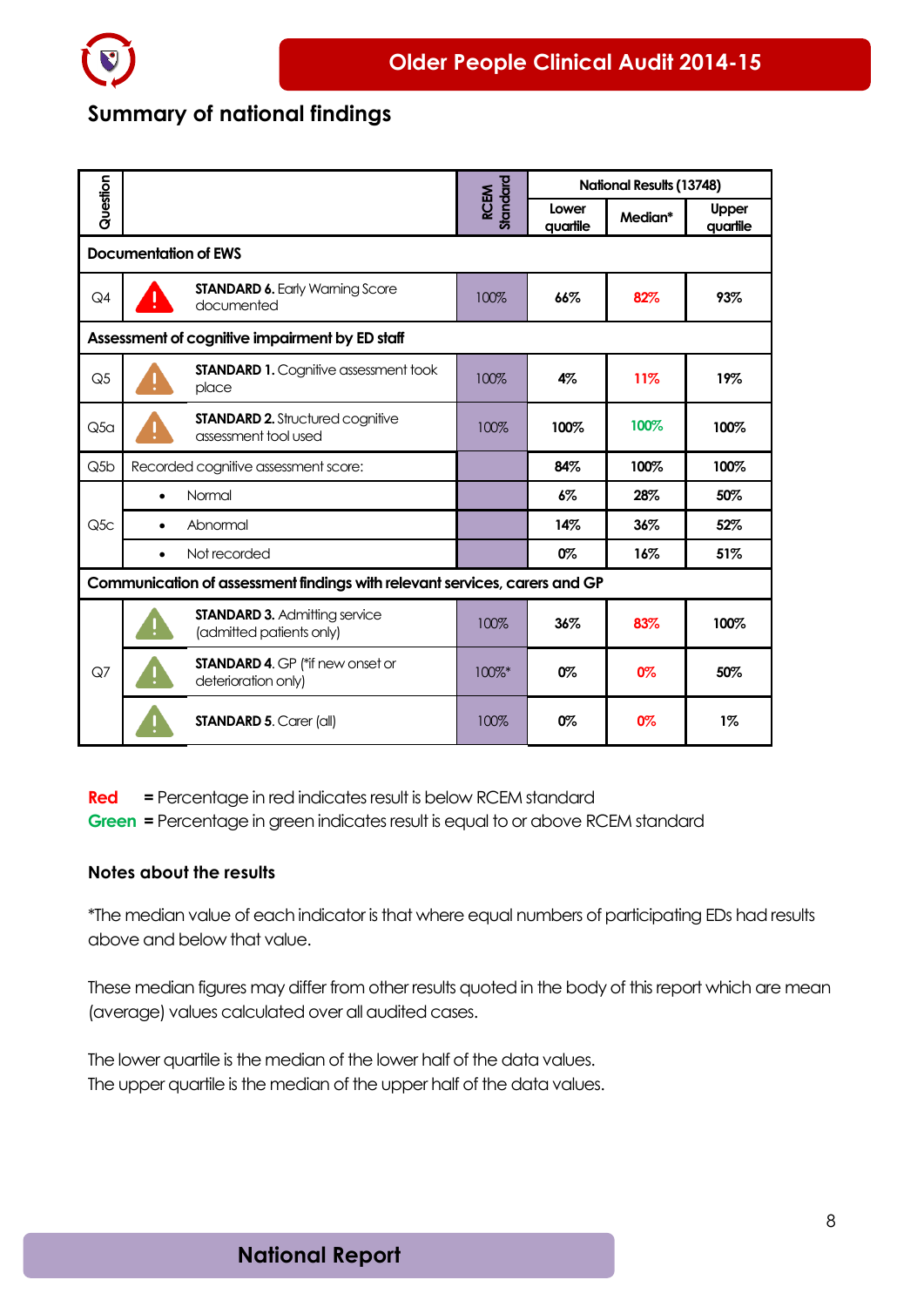

### **Histogram Charts**

Histogram charts are used to show the distribution and frequency of results. Each histogram shows the number of EDs per % of patients as the height of each block.



The hatched area shows the interquartile range (the spread of the middle 50% of the data values). The grey line in this area shows the median.

The curved line shows the normal distribution of data.



Stacked bar charts show the breakdown of a group nationally.

### **Pie Charts**



Pie charts show the breakdown of a group nationally.

**Stacked Bar Charts**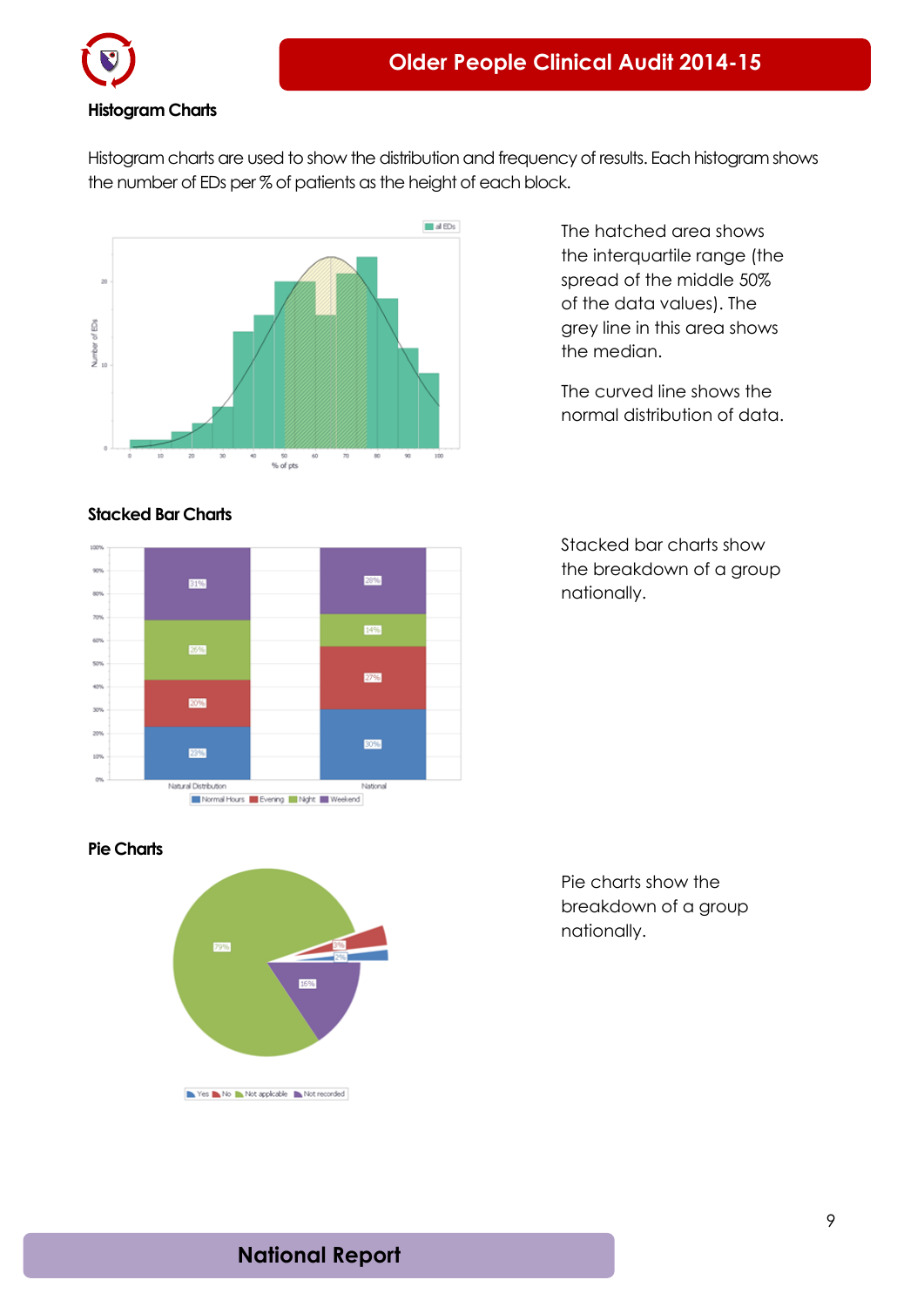

### <span id="page-9-0"></span>**SECTION 1: Case mix**

How do patients attending Emergency Departments compare? Use this section to help you understand more about the case mix and demographics of the patients.

### **Q2. Date and time of arrival**



**Definitions** In hours: 09:00-17:00 Evening: 17:01-00:00 Night: 00:01-08:59 Weekend: Sat, Sun or bank holiday

The natural distribution shows how the attendances would look if this event occurred equally throughout the week.

Note that arrival time is not when the bulk of the decision making and treatment occurs – this is probably about 2-3 hours after arrival.

### **Q3. Age of patient on attendance**



It should be noted that these age bands do not cover equal age ranges.

This enables hospitals to assess whether their population group matches national figures. This in turn may affect the audit results.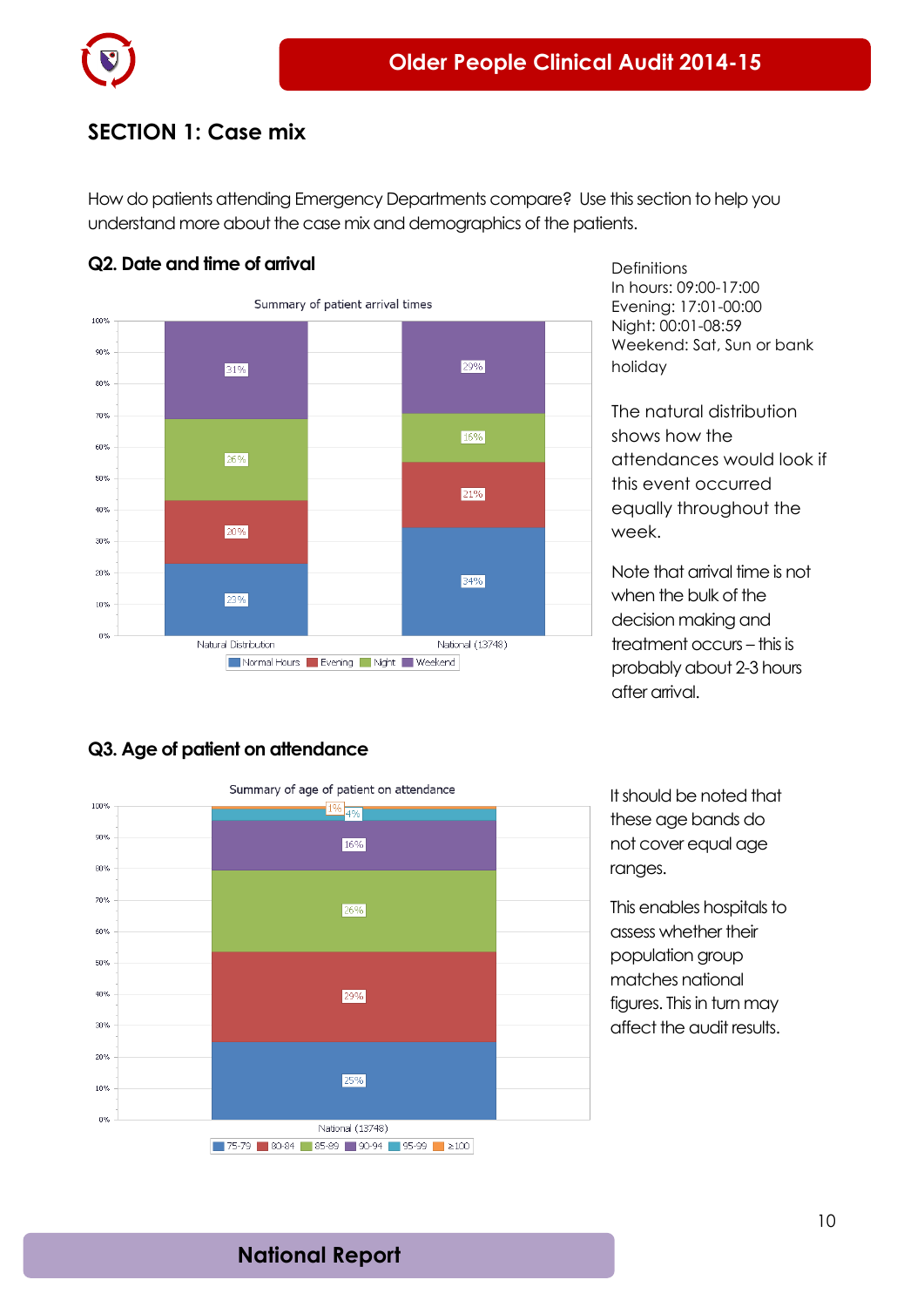### <span id="page-10-0"></span>**SECTION 2: Audit results**

### <span id="page-10-1"></span>**Documentation of EWS**

### **Q4. Was an Early Warning Score documented?**

Histogram of patients with an Early Warning Score documented for all EDs, showing quartiles



### **Fundamental standard 6: Early Warning Score documented**

#### **Standard: 100% patients**

The standard was met in a median of 82% of patients. This is encouraging as this is the first time this has been the subject of an audit. However as can be seen from the large area of green, there is a large variation between departments.

It would be good to understand how hospitals on the right of the curve have managed to achieve this e.g. by 'building in' to the patients' initial assessment

### **Q4a. Early Warning Score value**



As the majority of patients had an EWS then these results should be quite representative at a national level. If at a local level the numbers were low, these proportions will be less accurate.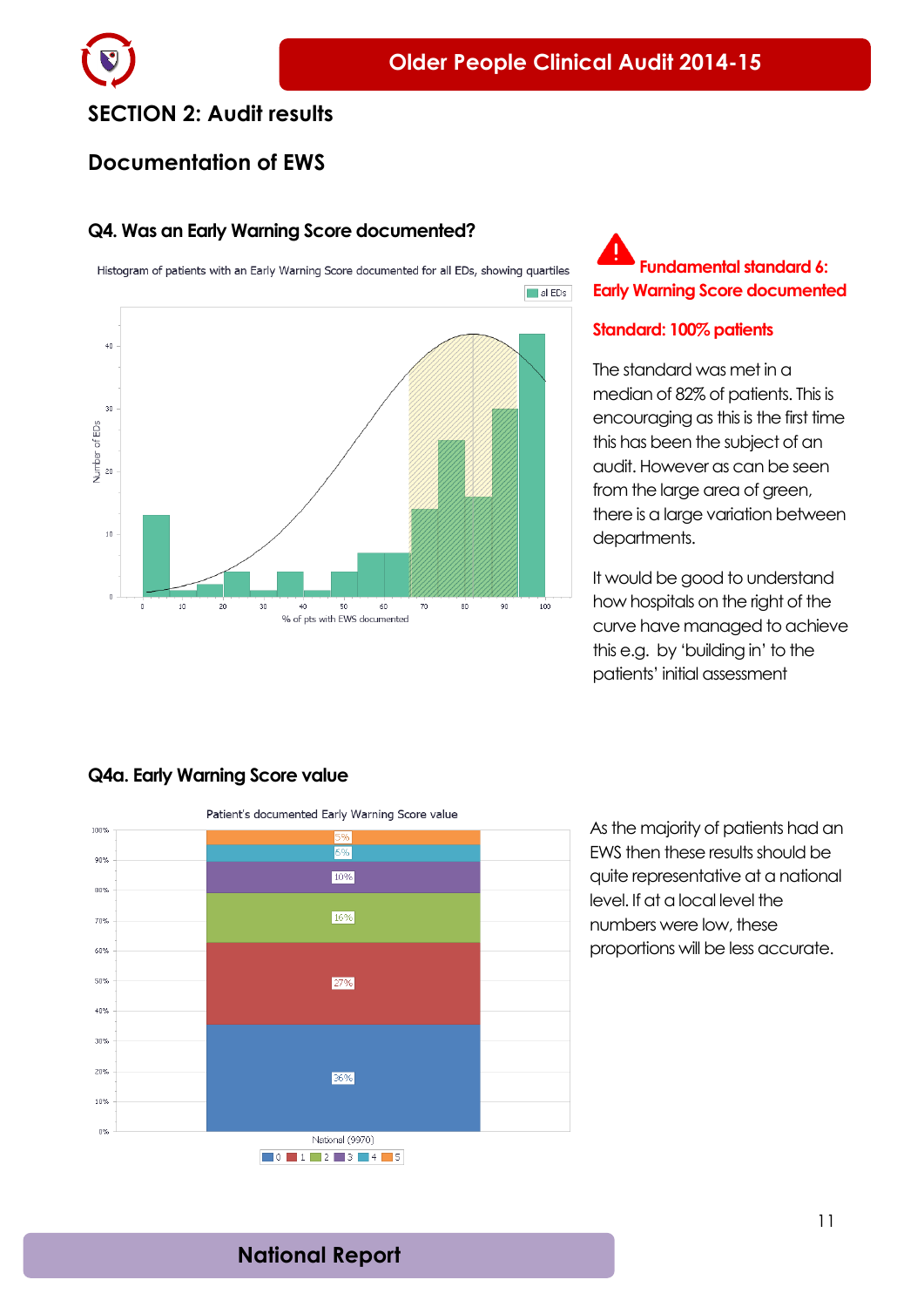

### <span id="page-11-0"></span>**Assessment of cognitive impairment**

#### **Q5. Did a cognitive assessment take place?**

Histogram of patients having a cognitive assessment for all EDs, showing quartiles



### **Q5a. Cognitive assessment tool used**





### **Standard 1: Cognitive assessment took place**

#### **Standard: 100%**

Performance in this area was low overall. There are many potential reasons for this e.g. not deemed necessary, done but not recorded, or left to inpatient teams.

When only considering discharged patients (2089), this was achieved in 1.5% (interquartile range: 0-5%).

**Standard 2: Cognitive assessment tool used**

#### **Standard: 100%**

There are a number of different assessment tools available and no officially mandated choice.

The numbers of hospitals performing CAS is low, so this should be borne in mind when considering local practice.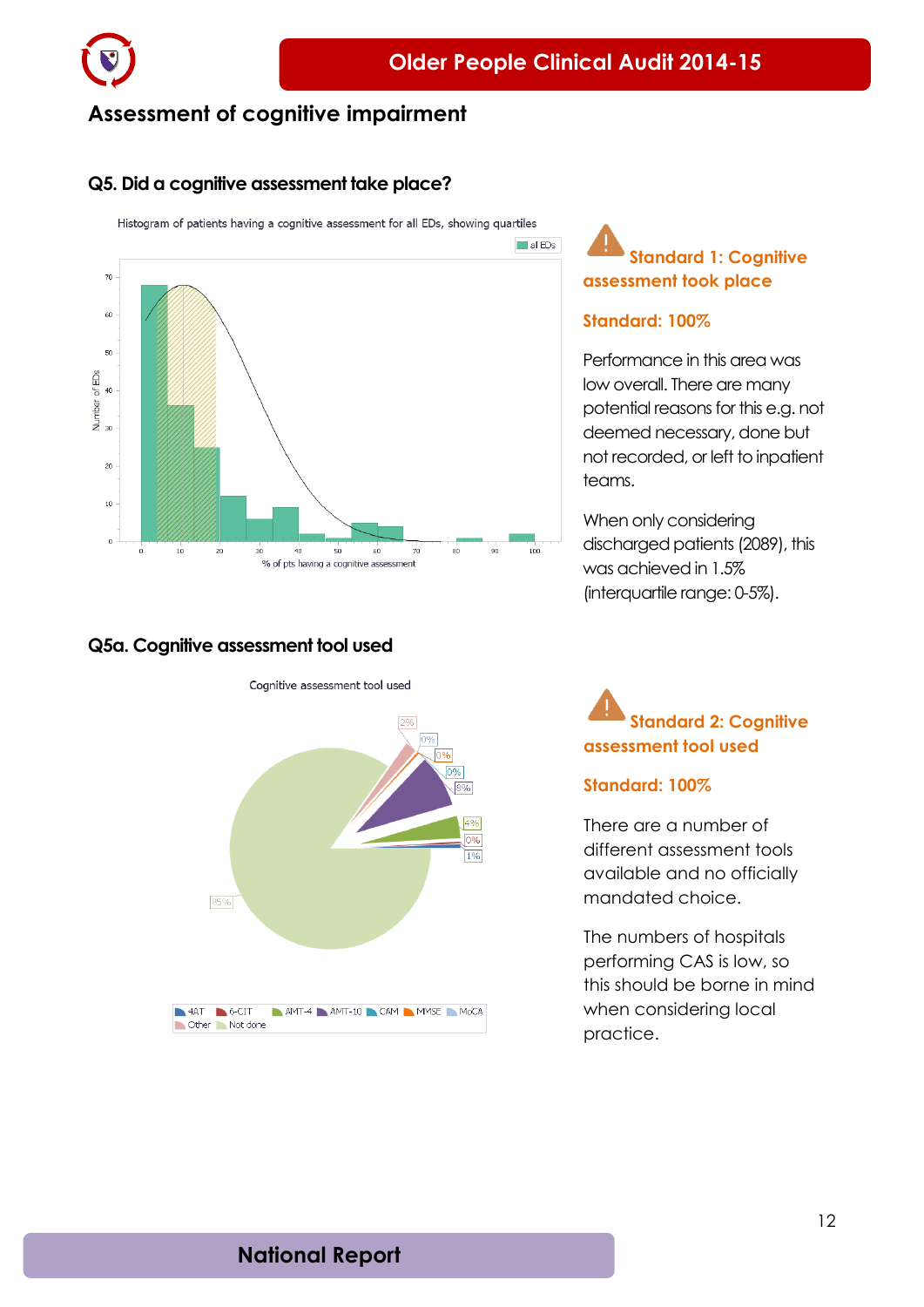

### **Q5c. Cognitive assessment score**

Documented interpretation of patient's cognitive assessment score



This is difficult to interpret as the numbers of patients having CAS are low overall. As the numbers are low/ very low in many EDs, these figures are unlikely to be an accurate representation of the true situation. However the national sample size is big which hints towards overall practice and trends.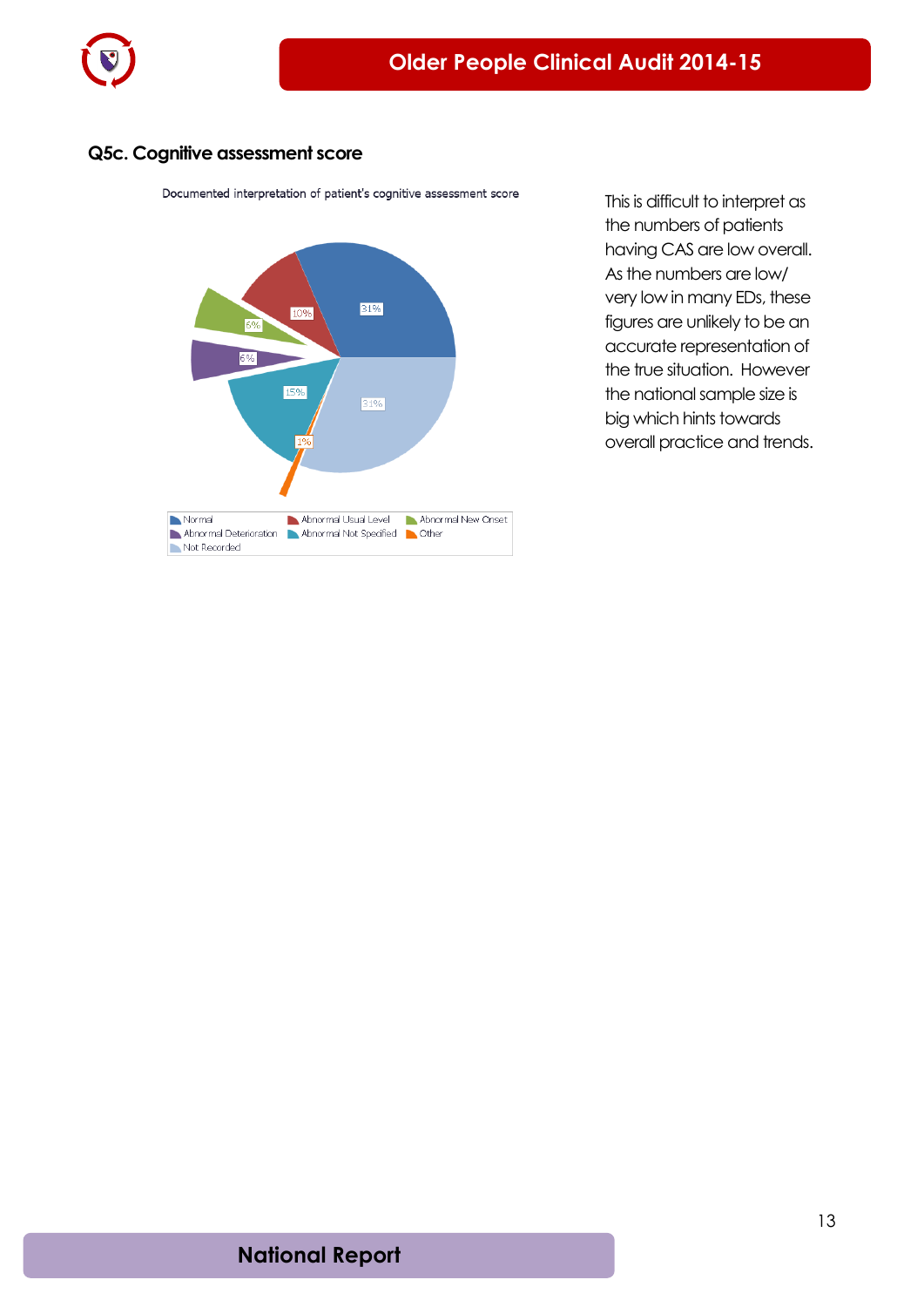

### <span id="page-13-0"></span>**Q6. Was the patient admitted or discharged?**



The place of a hospital on the curve will be affected by the age, acuity and co-morbidities of their patient population.

#### **Q6a. If the patient was admitted, where to?**





Differences in the national and local results will most likely depend on variation in local practice e.g. use of ambulatory care and observation units.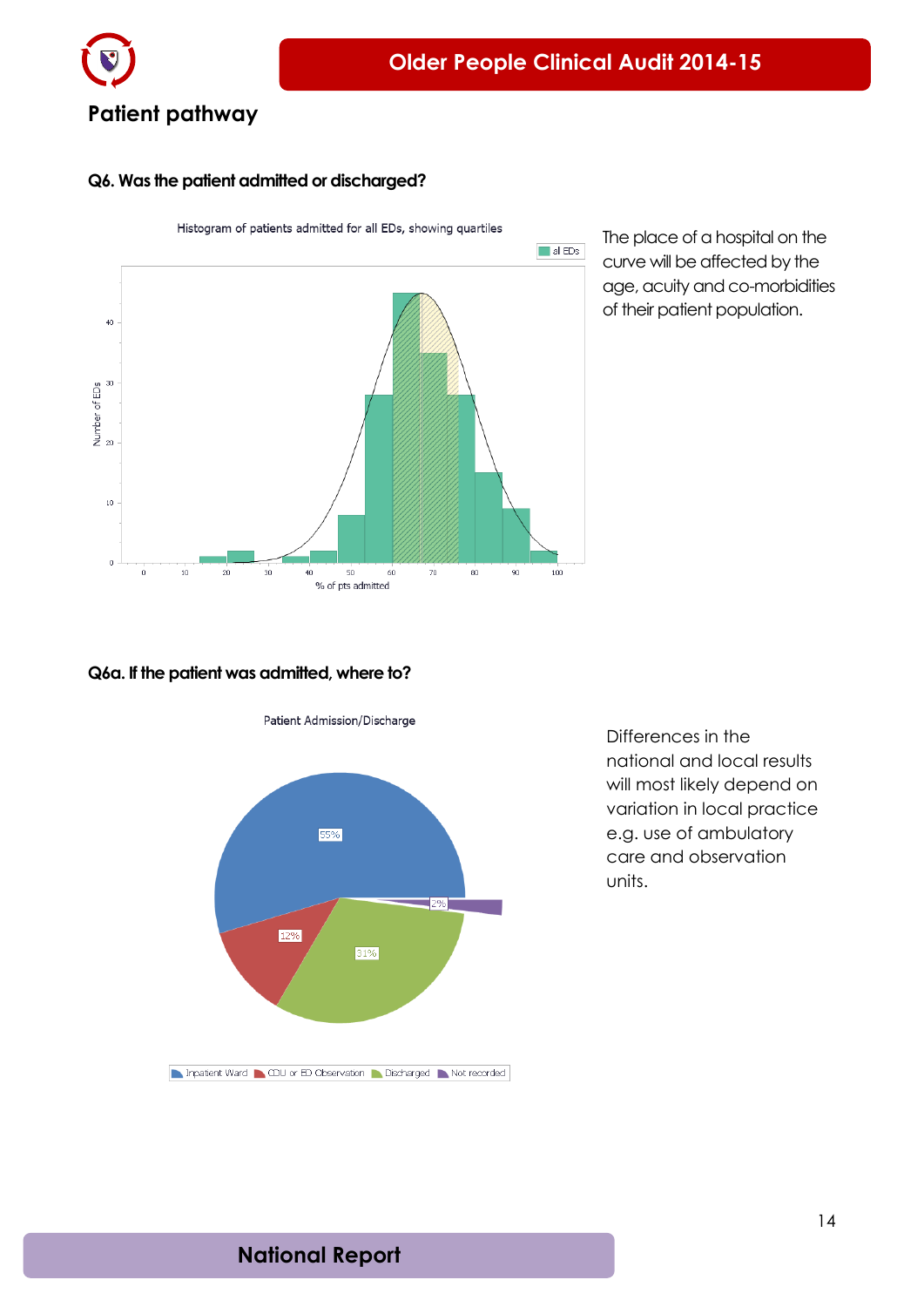

### <span id="page-14-0"></span>**Communication of assessment findings**

**Q7. If ADMITTED (either as inpatient or to CDU/Obs ward) or DISCHARGED, is there any documented evidence of the cognitive assessment results being shared with the following?**

#### **a. Admitting service**

Histogram of patients whose cognitive assessment results were shared with the admitting service for all EDs, showing quartiles



**Standard 3: The findings of CI assessment are provided to the relevant admitting services for admitted patients**

### **Standard: 100%**

This graph shows tremendous variation in the sharing of information with inpatient units.

It is quite possible that much of this information was transmitted verbally in handover, but as with all medical notes – if it was not recorded, we cannot show it happened.

#### **b. Patient's GP**

Histogram of patients whose cognitive assessment results were shared with the GP for all EDs, showing quartiles



**Standard 4: The findings of CI assessment are provided to the patient's GP if new onset or in the event of any deterioration.**

#### **Standard: 100%**

Again this graph shows that communication with the GP is poor.

This may be because these patients are mostly admitted and therefore there may be an expectation that a GP letter will be sent by the inpatient unit.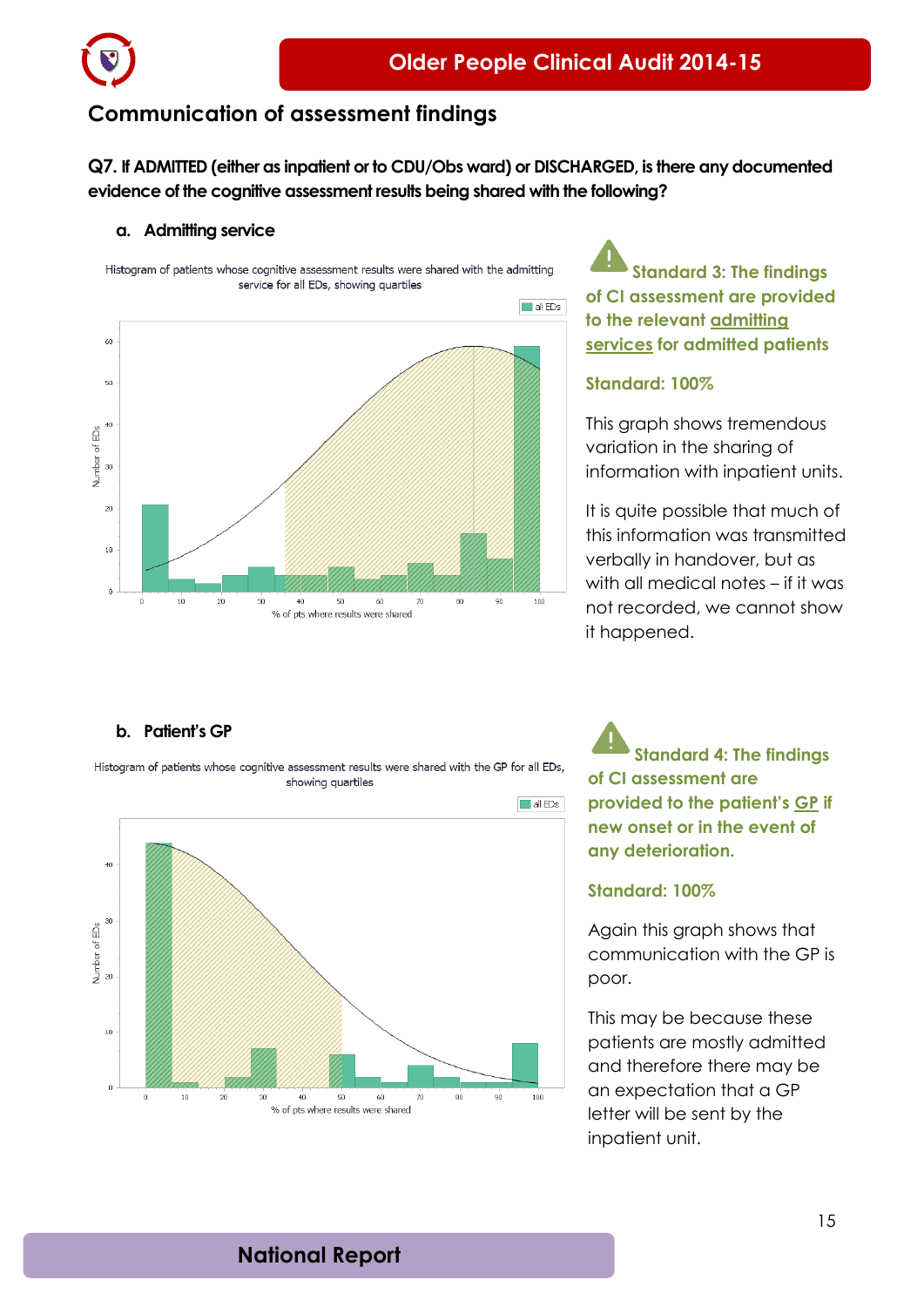

#### **c. Patient's carer**

Histogram of patients whose cognitive assessment results were shared with the carer for all EDs, showing quartiles



**Standard 5: Information regarding CI is provided to the patient's carers at the time of admission to hospital or discharge back to their usual place of residence unless this information was available from these sources.**

#### **Standard: 100%**

Similarly to the communication with inpatient units, it is possible that there is verbal communication regarding this, but that this is not recorded in the patient notes.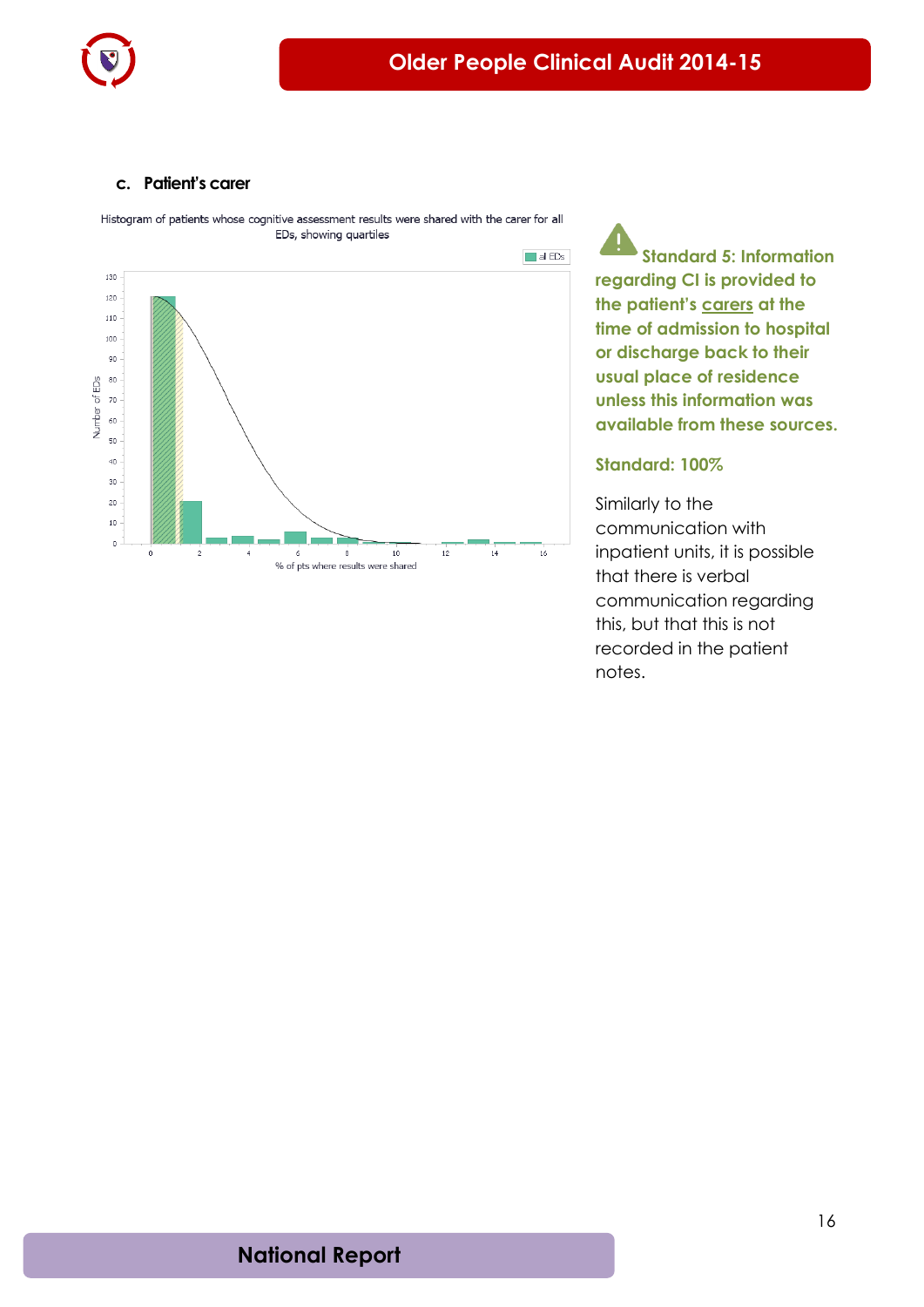

<span id="page-16-0"></span>The samples sizes for each standard were:

Standard 1: 13748 Standard 2: 2089 Standard 3: 1617 Standard 4: 227 Standard 5: 13748 Standard 6: 13748

With the exception of standard 4, the case numbers were considered large enough for the findings to be deemed as a valid national representation.

The performance in the only fundamental standard (standard 6 - documentation of EWS), at 82% was better than some had expected, but still has some way to go to achieve 100%.

It should be noted that figures for standard 2 (use of a structured cognitive assessment tool) are obtained from examining only the subgroup of patients who had a cognitive assessment, which is a small number of the overall cases (15% on average nationally). It appears that sites which have routine testing in place also have better procedures overall relating to this, such as being more likely to use a structured tool (standard 2) and recording the assessment score.

Regarding standard 4 (sharing assessment results with GP if the patient shows new onset or deteriorating cognitive impairment), there were small numbers of patients who were identified in these categories (12% national average). The calculations are based on these subgroups rather than all cases.

It is observed for standard 5 (sharing assessment results with carer) that many sites had low scores in this area.

The assessment of cognition is clearly not yet a routine part of care for the elderly patient in most Emergency Departments.

### *Undiagnosed delirium with or without dementia is a contributor to significant morbidity and mortality in Emergency Departments (EDs) and hospitals.*

Missed delirium contributes to increased length of stay in hospital and to higher incidence of death at 90 days [Fong et al, 2009]. Delirium may be missed in nearly two-thirds of patients in emergency departments [Suffoletto et al, 2013].

Assessment of cognition is an essential fore-runner to further effective care of older people. This is particularly important given the fluctuating nature of delirium and the need for establishing a baseline. People with cognitive impairment are also more prone to falls so recognising high risk fallers in the ED is important. Given the nature of the ED environment, people with delirium are likely to worsen and need regular assessment.

Recently there have been publications describing structural (Schnitker et al 2015) and process (Schnitker et al, 2015) quality indicators for improving assessment and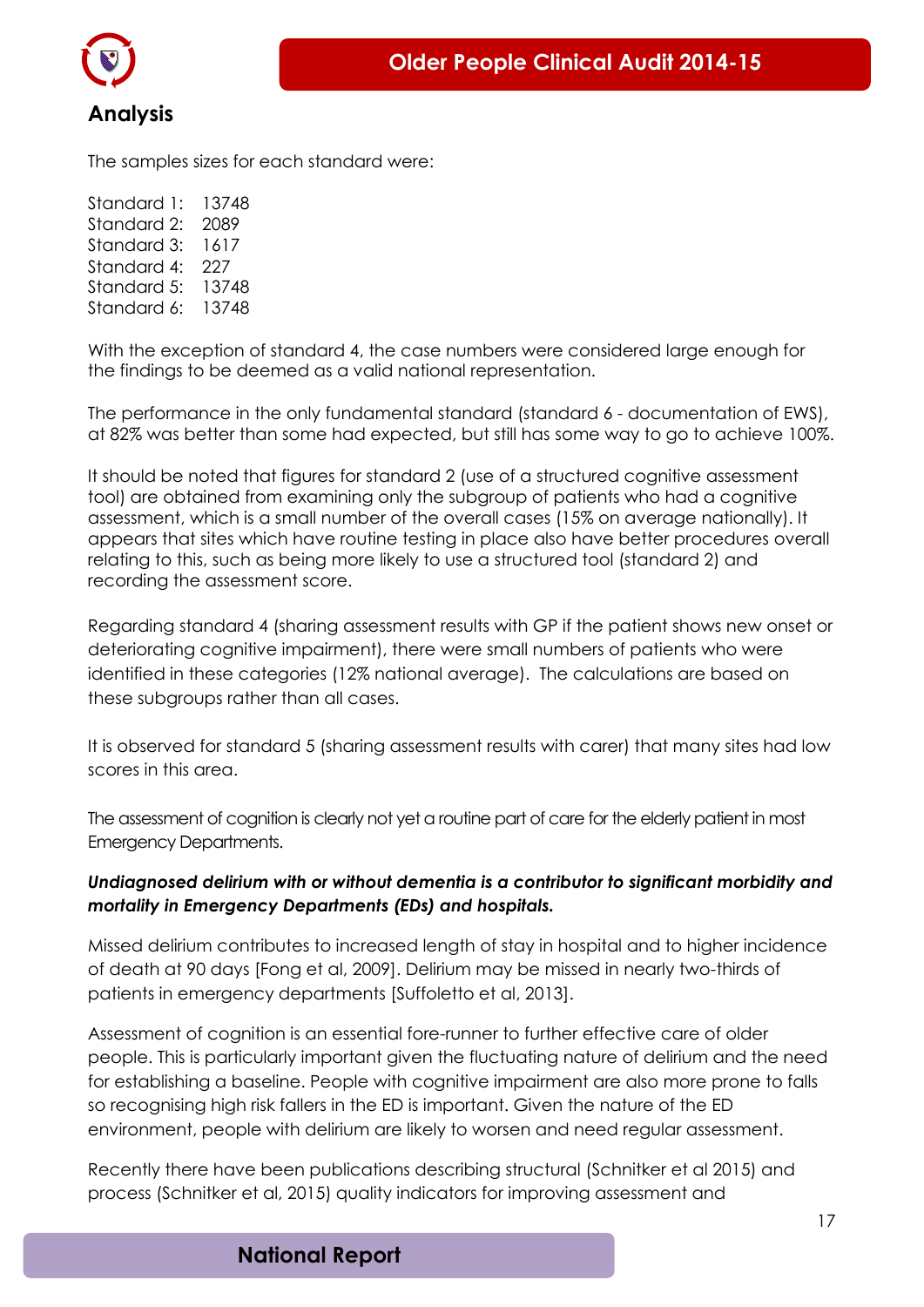

management of cognitive impairment in EDs. These are best practice guides to practical means of improving care.

### <span id="page-17-0"></span>**Limitations**

The participation in the audit was very good and the large number of patients very impressive. Due to the low numbers that completed the assessment of dementia / delirium, caution should be exercised in interpreting the sub-group data regarding the communication of this assessment results (standards 3, 4, 5).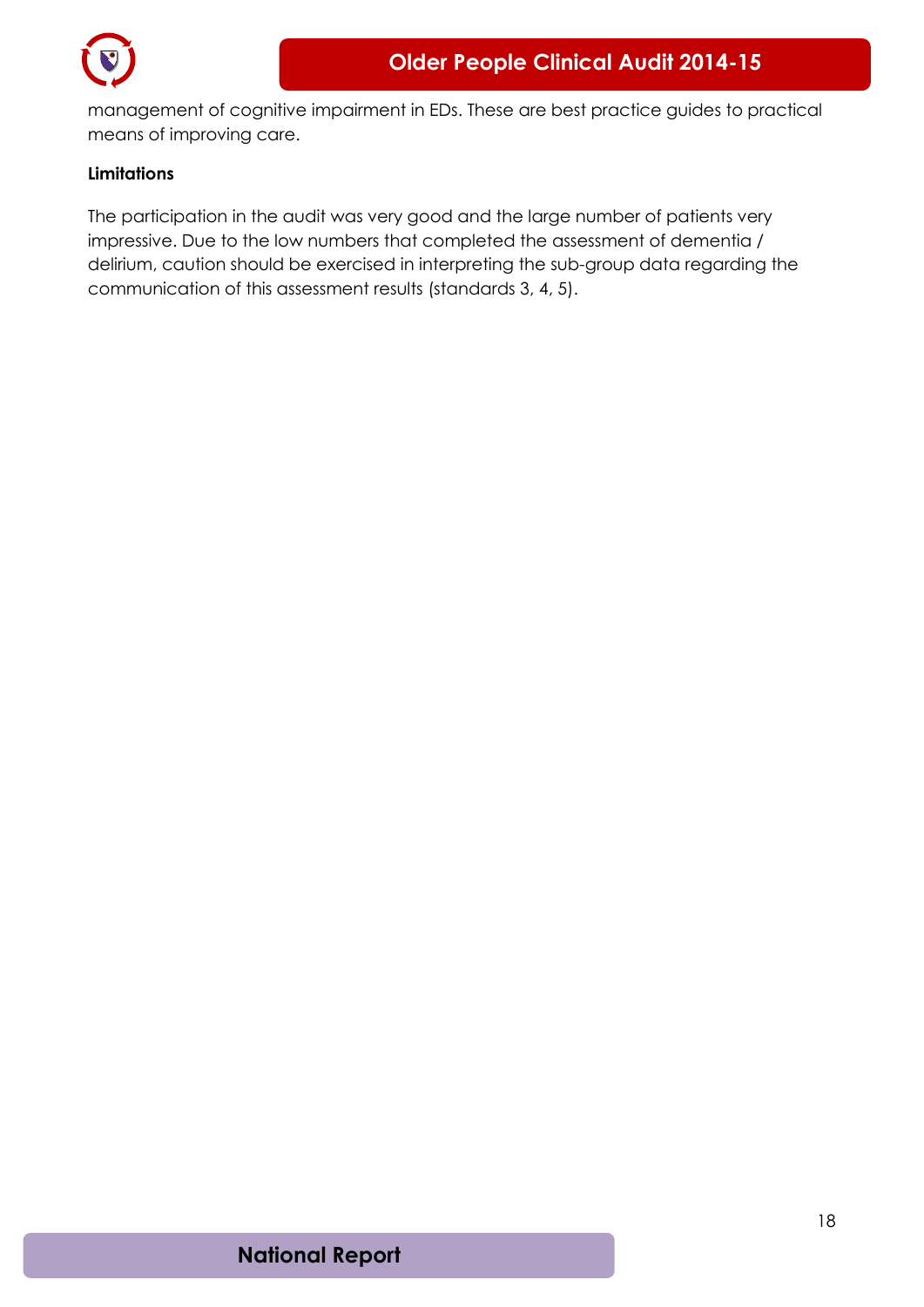

### <span id="page-18-0"></span>**National recommendations**

Older people are increasingly attending EDs and assessing their cognitive state is crucially important for instigating person-centred care and reducing further morbidities and mortality.

- 1. The College should consider adopting as formal College policy the need for screening over 75s for dementia/delirium and this should form part of the ED dataset.
- 2. The College should recommend Early Warning Scores should be mandatory during a patient's stay in ED, and support this being recorded at the start of the patient's journey and in the ED dataset.

### **Site-level recommendations**

- 1. Hospitals should review their Early Warning Score position and decide how best to ensure that safe care in this population group can be accurately recorded.
- 2. Hospitals should screen for dementia / delirium in over 75s in the ED. This information, if new, should be shared with GP for discharged patients and inpatient teams for admitted patients.
- 3. ED leads should review the articles cited (Schnitker et al, March 2015, Academic Emergency Medicine) to consider best practice interventions to improve cognitive assessment in older people. The "Silver Book" has additional resources that would assist this as part of a whole systems approach.

### <span id="page-18-1"></span>**Using the results of this audit to improve care**

Clinical audit is a quality improvement tool. However, traditional clinical audit with an annual or biannual cycle takes too long and may fail to demonstrate a "cause and effect" which allows us to draw conclusions from implementation of changes and their actual effect on performance.

Rapid cycle audit is a better quality improvement tool that involves consulting front-line staff, and asking them to suggest changes to improve the patient care, and then conducting short cycles of audit e.g. 10 patients at a time, and reviewing these to ensure that the performance is improving.

Sharing the results of these audits with staff is a good way of demonstrating both commitment to improve, and their ability to make changes that matter. The results are tracked using a simple run chart and the short run-in times allow more confidence in the change processes creating the needed improvement.

For further information regarding methodology please see HQIP guide on using quality improvement tools (Dixon and Pearce, 2011).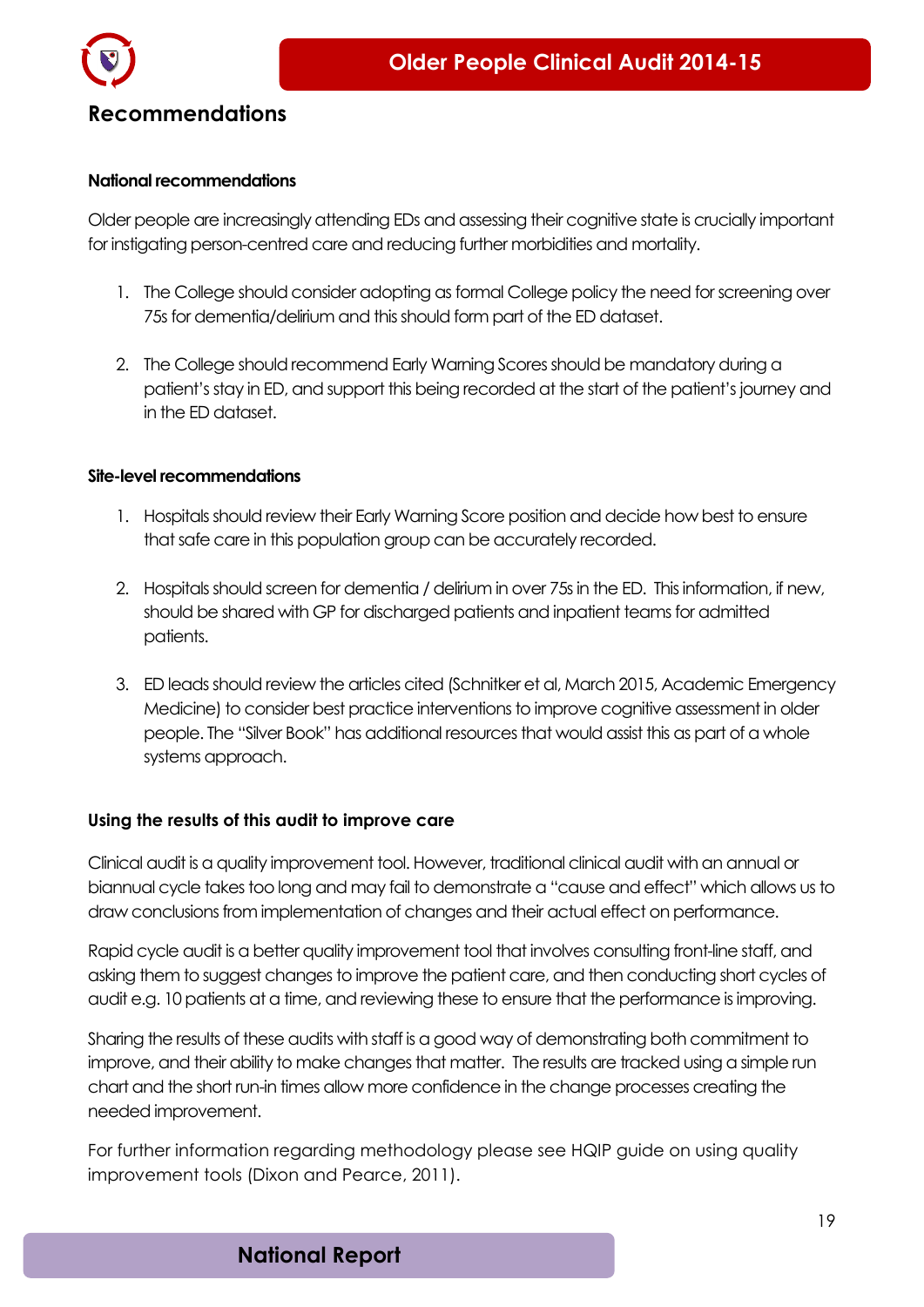

#### **Further Information**

Thank you for taking part in this audit. We hope that you find the results helpful.

If you have any queries about the report please e-mai[l audit@rcem.ac.uk](mailto:audit@rcem.ac.uk) or phone 020 7400 6108. Feedback is welcome at[: http://ow.ly/LX5gz](http://ow.ly/LX5gz) or [https://www.surveymonkey.com/s/audit\\_14-15.](https://www.surveymonkey.com/s/audit_14-15)

Details of the RCEM Clinical Audit Programme can be found under th[e Clinical Audit](http://www.collemergencymed.ac.uk/Shop-Floor/Clinical%20Audit) section of the College Website [\(www.rcem.ac.uk\)](http://www.rcem.ac.uk/).

#### <span id="page-19-0"></span>**Useful Resources**

- [Silver Book](http://www.bgs.org.uk/index.php/bgscampaigns-715/silverbook)
- PowerPoint presentation developed to help you disseminate these audit results easily and efficiently.
- [National Audit of Dementia](http://www.rcpsych.ac.uk/workinpsychiatry/qualityimprovement/nationalclinicalaudits/dementia/nationalauditofdementia.aspx)
- [Age UK](http://www.ageuk.org.uk/)
- Commissioning for Quality and Innovation (CQUIN) Guidance for 2015/2016 (NHS England)

#### <span id="page-19-1"></span>**Report authors and contributors**

This report is produced by the [Standards and Audit Subcommittee](http://www.collemergencymed.ac.uk/College/College%20Structure/Committees/Quality%20in%20Emergency%20Care%20Committee/QEC%20Standards%20and%20Audit) of the [Quality in](http://www.collemergencymed.ac.uk/College/College%20Structure/Committees/Quality%20in%20Emergency%20Care%20Committee/QEC%20Standards%20and%20Audit)  [Emergency Care Committee,](http://www.collemergencymed.ac.uk/College/College%20Structure/Committees/Quality%20in%20Emergency%20Care%20Committee/QEC%20Standards%20and%20Audit) for the [Royal College of Emergency Medicine.](http://www.collemergencymed.ac.uk/)

#### **Pilot sites**

We are grateful to contacts from the following trusts for helping with the development of the audit:

- Calderdale & Huddersfield NHS Foundation Trust
- Portsmouth Hospitals NHS Trust
- University Hospitals of Leicester NHS Trust

#### **This report is endorsed by**

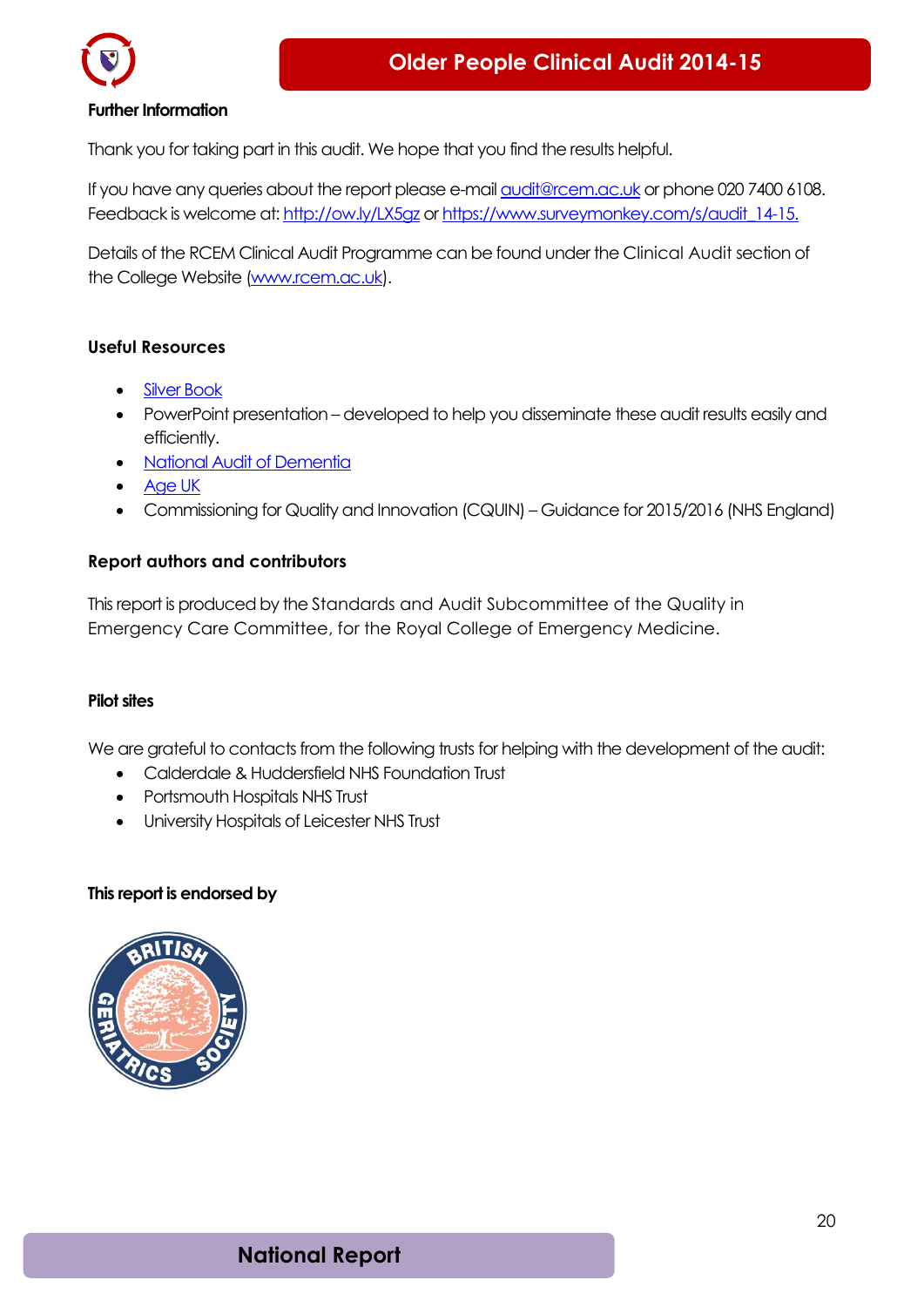

<span id="page-20-0"></span>**References**

'The Silver Book': Quality Care for Older People with Urgent and [Emergency](http://secure.collemergencymed.ac.uk/code/document.asp?id=6440) Care Needs (Multiple, June 2012).

NICE [guideline:](http://guidance.nice.org.uk/cg103/niceguidance/pdf/english) delirium CG103 (July 2010)

NICE Quality [Standard:](http://www.nice.org.uk/guidance/QS63) Delirium QS63 (July 2014)

Cei M, Bartolomei C, Mumoli N. In-hospital mortality and morbidity of elderly medical patients can be predicted at admission by the Modified Early Warning Score: a prospective study*. Int J Clin Pract*, April 2009, 63, 4, 591–595 doi: 10.1111/j.1742-1241.2008.01986.x

Counting the cost: Caring for people with [dementia](http://alzheimers.org.uk/site/scripts/download_info.php?fileid=787) on hospital wards. Alzheimer's Society, 2009.

Ferguson C, Woodard J, Banerjee J, Conroy S. [Operationalising](http://ageing.oxfordjournals.org/cgi/reprint/39/suppl_1/i3) frailty definitions in the emergency [department](http://ageing.oxfordjournals.org/cgi/reprint/39/suppl_1/i3) - a mapping exercise. *Age Ageing* 2010; 39(S1):i7. (Accessed May 29, 2014)

Dalziel B. Dementia subtypes and their prevalence: latest thoughts. *Geriatr Aging*. 2007;10:12.

Fong T, Tulebaev SR & Inouye SK. Delirium in elderly adults: diagnosis, prevention and treatment. *[Nat](http://www.ncbi.nlm.nih.gov/entrez/eutils/elink.fcgi?dbfrom=pubmed&retmode=ref&cmd=prlinks&id=19347026) Rev [Neurol.](http://www.ncbi.nlm.nih.gov/entrez/eutils/elink.fcgi?dbfrom=pubmed&retmode=ref&cmd=prlinks&id=19347026) Apr 2009; 5(4): 210–220.*

Hustey FM, Meldon SW, Smith MD, et al. The effect of mental status screening on the care of elderly emergency department patients. *Annals Emerg Med*. 2003 May; 41(5):678–84.

Suffelletto B, Miller T, Frisch A, Callaway C. Emergency physician recognition of delirium (2013). *Postgrad Med J*doi:10.1136/postgradmedj-2012-131608

Wanless, D. [Securing](http://www.kingsfund.org.uk/sites/files/kf/field/field_publication_file/securing-good-care-for-older-people-wanless-2006.pdf) good care for older people (2006). The Kings Fund. (Accessed May 29, 2014)

Schnitker LM, Martin-Khan M, Burkett E, Brand CA, Beattie ER, Jones RN, Gray LC; Research Collaboration for Quality Care of Older Persons: Emergency Care Panel. Structural quality indicators to support quality of care for older people with cognitive impairment in [emergency departments.](http://www.ncbi.nlm.nih.gov/pubmed/25754936) Acad Emerg Med. 2015 Mar;22(3):273-84. doi: 10.1111/acem.12617.

Schnitker LM, Martin-Khan M, Burkett E, Beattie ER, Jones RN, Gray LC; Research Collaboration for Quality Care of Older Persons: Emergency Care Panel. [Process](http://www.ncbi.nlm.nih.gov/pubmed/25754937) quality indicators [targeting cognitive impairment to support quality](http://www.ncbi.nlm.nih.gov/pubmed/25754937) of care for older people with [cognitive impairment in emergency departments.](http://www.ncbi.nlm.nih.gov/pubmed/25754937) Acad Emerg Med. 2015 Mar;22(3):285- 98. doi: 10.1111/acem.12616. PMID: 25754937)

Sample size calculator (Raosoft Inc, 2004). [www.raosoft.com/samplesize.html](http://www.raosoft.com/samplesize.html) (Accessed April 2015)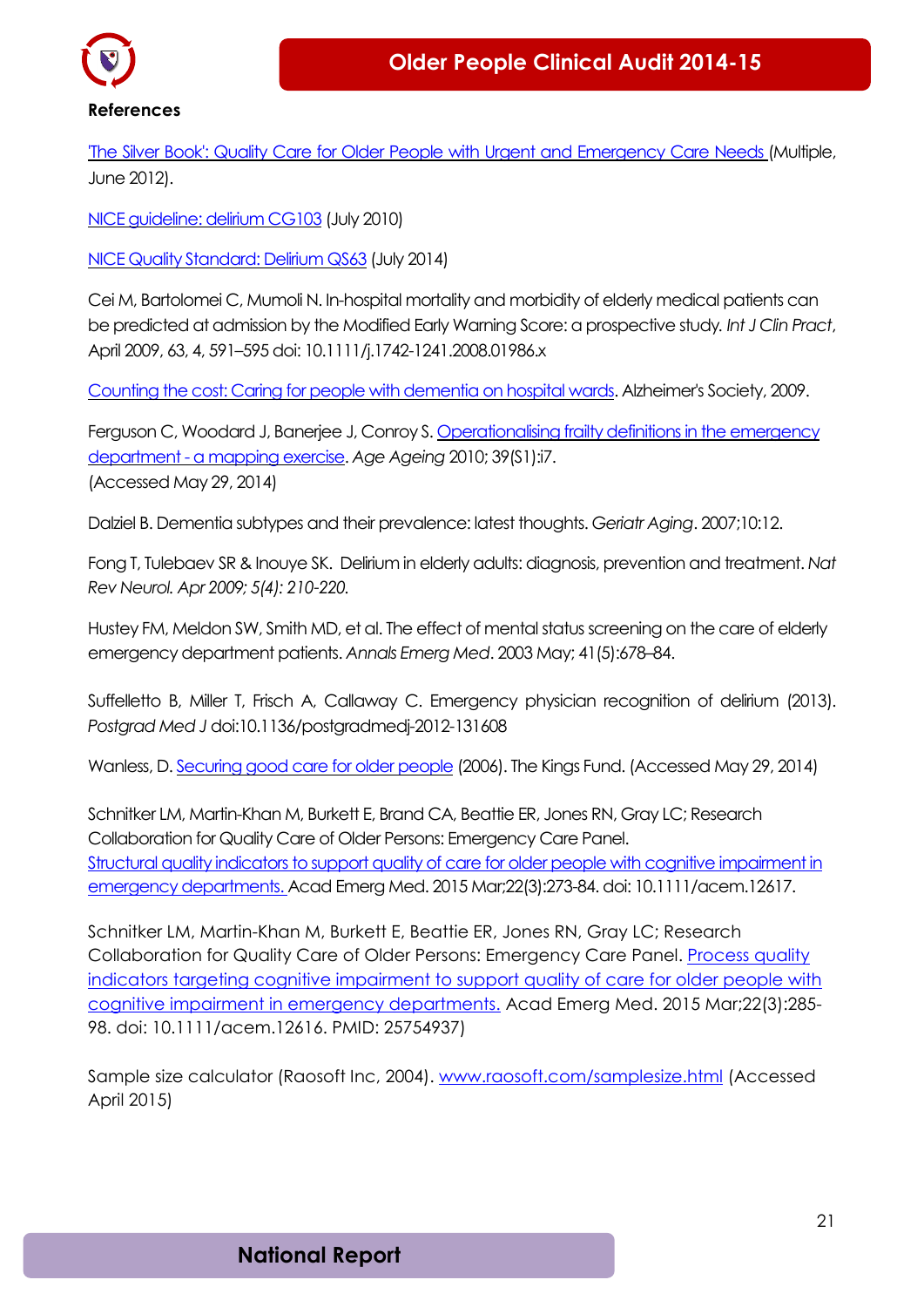

## <span id="page-21-0"></span>**Appendix 1: Audit questions**

| Record #          |  |
|-------------------|--|
| Patient reference |  |

| Q1             | Date of arrival (dd/mm/yyyy)                                |            |  |
|----------------|-------------------------------------------------------------|------------|--|
| Q2             | Time of arrival (Use 24 hour clock e.g. $11.23$ pm = 23:23) |            |  |
| Q <sub>3</sub> | Age of patient on attendance                                | 75-79      |  |
|                |                                                             | 80-84      |  |
|                |                                                             | 85-89      |  |
|                |                                                             | 90-94      |  |
|                |                                                             | 95-99      |  |
|                |                                                             | $\geq 100$ |  |

| Q4 Was an Early Warning Score documented? | <b>Yes</b>          |  |
|-------------------------------------------|---------------------|--|
|                                           | Not recorded        |  |
| If 'Yes', what was the EWS score?         | [Value between 0-5] |  |

| Q <sub>5</sub> | Did a cognitive                        | Yes                                            |                                             |  |  |
|----------------|----------------------------------------|------------------------------------------------|---------------------------------------------|--|--|
|                | assessment take place?                 | No - unable to assess due to patient's medical |                                             |  |  |
|                |                                        | condition                                      |                                             |  |  |
|                |                                        |                                                | No-unable to assess due to language barrier |  |  |
|                |                                        |                                                | No-other documented reason                  |  |  |
|                |                                        | Not recorded                                   |                                             |  |  |
|                | Q5a If yes, please select              | 4AT (The 4'A's Test)                           |                                             |  |  |
|                | assessment tool used                   |                                                | 6-CIT (6 item Cognitive Impairment Test)    |  |  |
|                |                                        |                                                | AMT-4 (Abbreviated Mental Test - 4 items)   |  |  |
|                |                                        |                                                | AMT-10 (Abbreviated Mental Test - 10 items) |  |  |
|                |                                        |                                                | <b>CAM (Confusion Assessment Method)</b>    |  |  |
|                |                                        |                                                | <b>MMSE (Mini Mental State Examination)</b> |  |  |
|                |                                        | MoCA (Montreal Cognitive Assessment)           |                                             |  |  |
|                |                                        | Other                                          |                                             |  |  |
|                |                                        |                                                |                                             |  |  |
|                | If other - please state:               |                                                |                                             |  |  |
|                | Q5b If assessment took place was the   |                                                | Yes                                         |  |  |
|                | assessment score recorded?             |                                                | Not recorded                                |  |  |
|                | Q5c Documented interpretation of score |                                                | Normal                                      |  |  |
|                |                                        |                                                | Abnormal - usual level                      |  |  |
|                |                                        |                                                | Abnormal - new onset                        |  |  |
|                |                                        |                                                | Abnormal - deterioration                    |  |  |
|                |                                        |                                                | Abnormal – not specified                    |  |  |
|                |                                        |                                                | Other                                       |  |  |
|                |                                        |                                                | Not recorded                                |  |  |
|                | If other - please state                |                                                |                                             |  |  |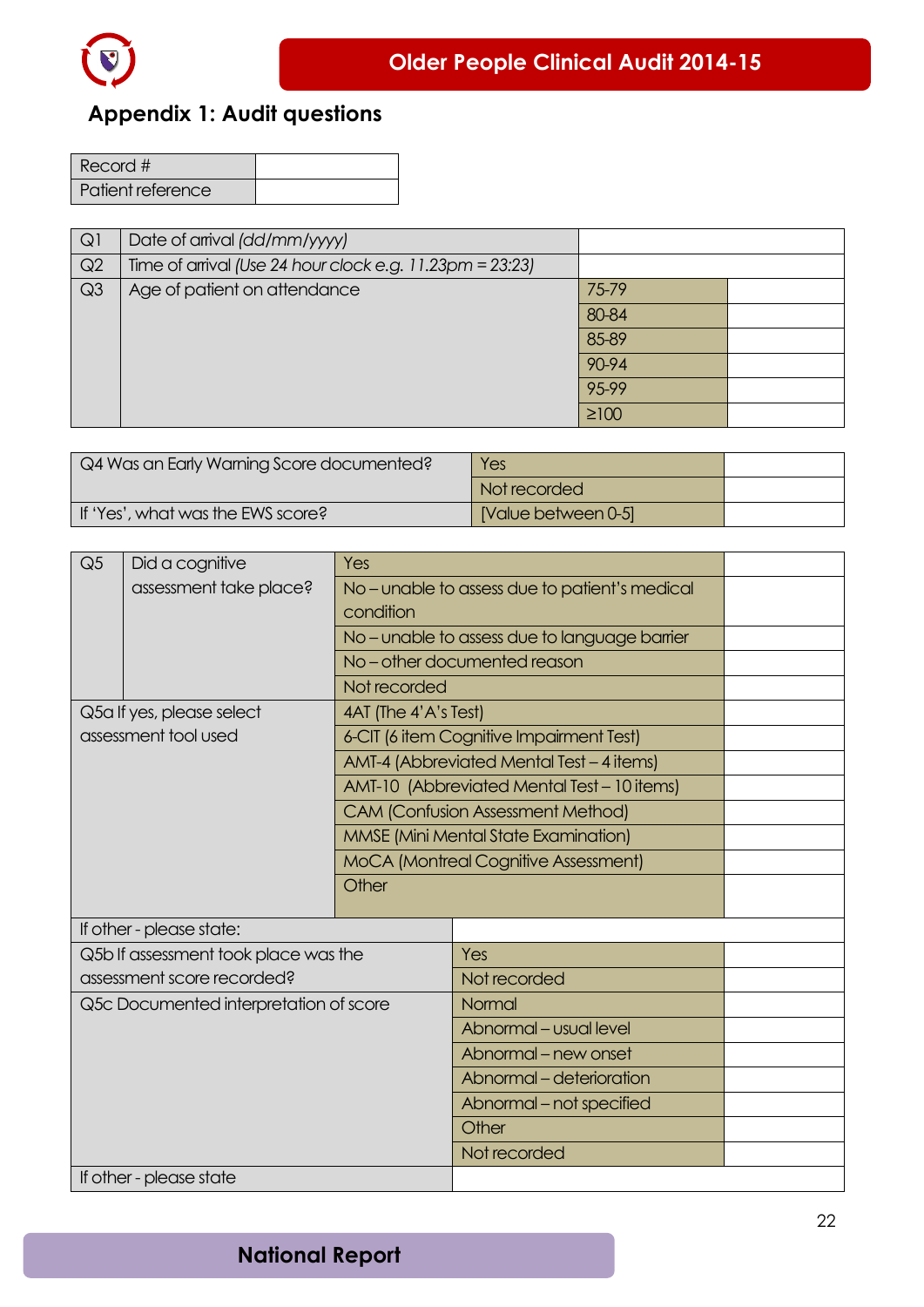

| Q6  | Was the patient admitted or discharged? | Admitted              |  |
|-----|-----------------------------------------|-----------------------|--|
|     |                                         | Discharged from ED    |  |
|     |                                         | Not recorded          |  |
| Q6q | If admitted, where to?                  | Inpatient ward        |  |
|     |                                         | CDU or ED observation |  |
|     |                                         | ward                  |  |

| Q7    | If ADMITTED (either as inpatient or to CDU/Obs ward) or DISCHARGED, is there any documented |                |  |         |            |  |
|-------|---------------------------------------------------------------------------------------------|----------------|--|---------|------------|--|
|       | evidence of the cognitive assessment results being shared with the following?               |                |  |         |            |  |
|       | Admitting service                                                                           | Yes            |  | If yes, | Paper      |  |
|       |                                                                                             | Not recorded   |  | state   | Electronic |  |
|       |                                                                                             | Not applicable |  | method  | Verbal     |  |
|       |                                                                                             |                |  |         | Not known  |  |
| GP    |                                                                                             | Yes            |  | If yes, | Paper      |  |
|       |                                                                                             | Not recorded   |  | state   | Electronic |  |
|       |                                                                                             | Not applicable |  | method  | Verbal     |  |
|       |                                                                                             |                |  |         | Not known  |  |
| Carer |                                                                                             | Yes            |  | If yes, | Paper      |  |
|       |                                                                                             | Not recorded   |  | state   | Electronic |  |
|       |                                                                                             | Not applicable |  | method  | Verbal     |  |
|       |                                                                                             |                |  |         | Not known  |  |

| <b>Notes</b> |  |
|--------------|--|
|              |  |
|              |  |
|              |  |
|              |  |
|              |  |
|              |  |
|              |  |
|              |  |
|              |  |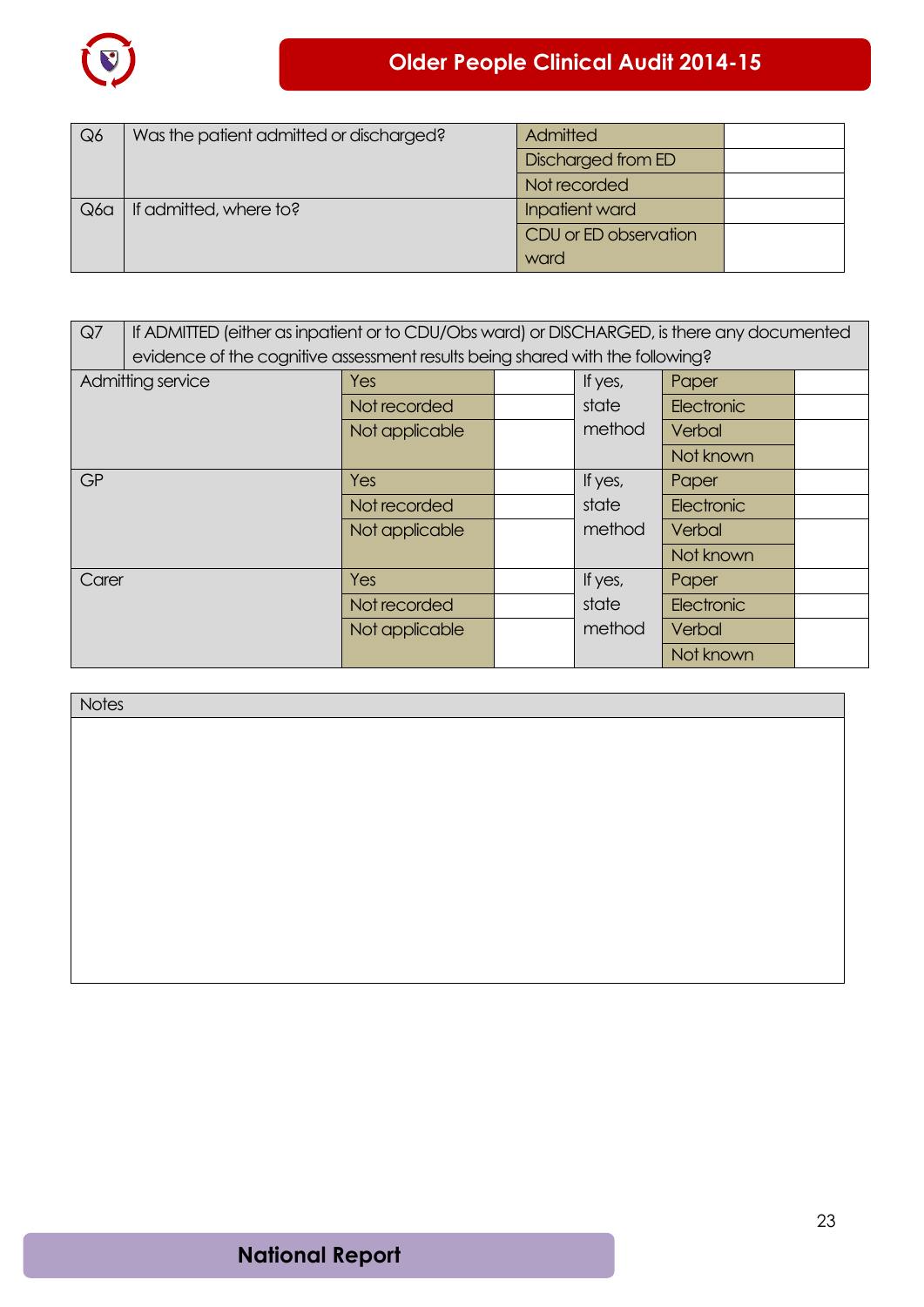

### <span id="page-23-0"></span>**Appendix 2: Participating Emergency Departments**

#### **England**

Addenbrooke's Hospital Aintree University Hospital Airedale General Hospital Alexandra Hospital Arrowe Park Hospital Barnet Hospital Barnsley Hospital Basildon University Hospital Bedford Hospital Blackpool Victoria Hospital Bradford Royal Infirmary Bristol Royal Infirmary Broomfield Hospital Calderdale Royal Hospital Charing Cross Hospital Chelsea & Westminster Hospital Cheltenham General Hospital Chesterfield Royal Hospital Chorley and South Ribble Hospital City Hospital (Birmingham) Colchester General Hospital Conquest Hospital Countess Of Chester Hospital Croydon University Hospital Darent Valley Hospital Darlington Memorial Hospital Derriford Hospital Diana, Princess of Wales Hospital Dorset County Hospital Ealing Hospital East Surrey Hospital Eastbourne District General Hospital Epsom General Hospital Fairfield General Hospital Friarage Hospital Frimley Park Hospital George Eliot Hospital Gloucestershire Royal Hospital Good Hope Hospital Grantham & District Hospital Heartlands Hospital Hereford County Hospital Hillingdon Hospital Homerton University Hospital Horton Hospital Hull Royal Infirmary Ipswich Hospital

John Radcliffe Hospital Kettering General Hospital Kings College Hospital King's Mill Hospital Kingston Hospital Leicester Royal Infirmary Leighton Hospital Lincoln County Hospital Lister Hospital Maidstone District General Hospital Manchester Royal Infirmary Medway Maritime Hospital Milton Keynes Hospital Musgrove Park Hospital New Cross Hospital Newham General Hospital Norfolk & Norwich University Hospital North Manchester General Hospital North Middlesex University Hospital North Tyneside General Hospital Northampton General Hospital Northern General Hospital Northwick Park Hospital Peterborough City Hospital Pilgrim Hospital Pinderfields Hospital Princess Alexandra Hospital Princess Royal University Hospital Queen Alexandra Hospital Queen Elizabeth Hospital (Birmingham) Queen Elizabeth Hospital (Gateshead) Queen Elizabeth Hospital (Woolwich) Queen Elizabeth, The Queen Mother Hospital Queen's Hospital (Burton) Queen's Hospital (Romford) Queen's Medical Centre Rotherham District General Hospital Royal Albert Edward Infirmary Royal Berkshire Hospital Royal Blackburn Hospital Royal Bolton Hospital Royal Bournemouth General Hospital Royal Cornwall Hospital Royal Derby Hospital Royal Devon & Exeter Hospital Royal Lancaster Infirmary Royal London Hospital (The) Royal Oldham Hospital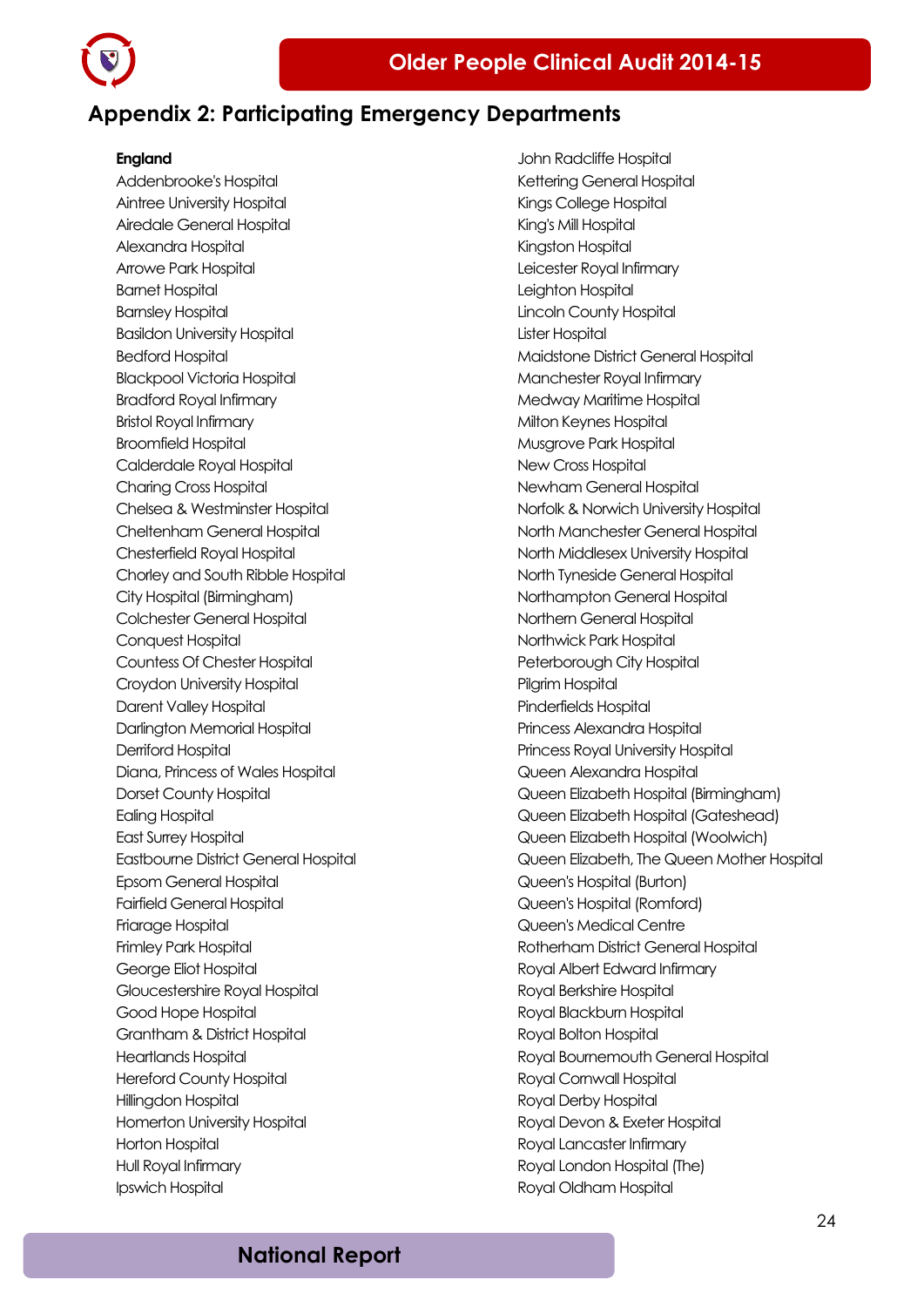### **Older People Clinical Audit 2014-15**



Royal Preston Hospital Royal Surrey County Hospital Royal Sussex County Hospital Royal United Hospital Royal Victoria Infirmary Russells Hall Hospital Salford Royal Hospital Salisbury District Hospital Sandwell General Hospital Scarborough General Hospital Scunthorpe General Hospital South Tyneside District General Hospital Southampton General Hospital Southend Hospital Southmead Hospital Southport & Formby District General Hospital St George's St Helier Hospital St James's University Hospital St Mary's Hospital St Peter's Hospital St Richard's Hospital St Thomas' Hospital Staffordshire General Hospital Stepping Hill Hospital Stoke Mandeville Hospital Tameside General Hospital The Cumberland Infirmary The Great Western Hospital The James Cook University Hospital The Royal Liverpool University Hospital Torbay District General Hospital Tunbridge Wells Hospital University College Hospital University Hospital Lewisham University Hospital Of North Durham University Hospital of North Staffordshire University Hospital Of North Tees University Hospital Coventry Wansbeck Hospital Warrington Hospital Warwick Hospital Watford General Hospital

West Cumberland Hospital West Middlesex University Hospital West Suffolk Hospital Weston General Hospital Wexham Park Hospital Whipps Cross University Hospital Whiston Hospital Whittington Hospital William Harvey Hospital Worthing Hospital Wythenshawe Hospital Yeovil District Hospital York Hospital

#### **Wales**

Bronglais General Hospital Glangwili General Hospital **Morriston Hospital** Nevill Hall Hospital Princess of Wales Hospital Royal Gwent Hospital Withybush General Hospital Ysbyty Gwynedd

#### **Scotland**

Forth Valley Royal Hospital Hairmyres Hospital Monklands Hospital Royal Infirmary of Edinburgh St John's Hospital at Howden Victoria Hospital

#### **Northern Ireland**

Antrim Area Hospital Causeway Hospital Royal Victoria Hospital - Belfast Ulster Hospital

**Isle of Man / Channel Islands** Noble's Hospital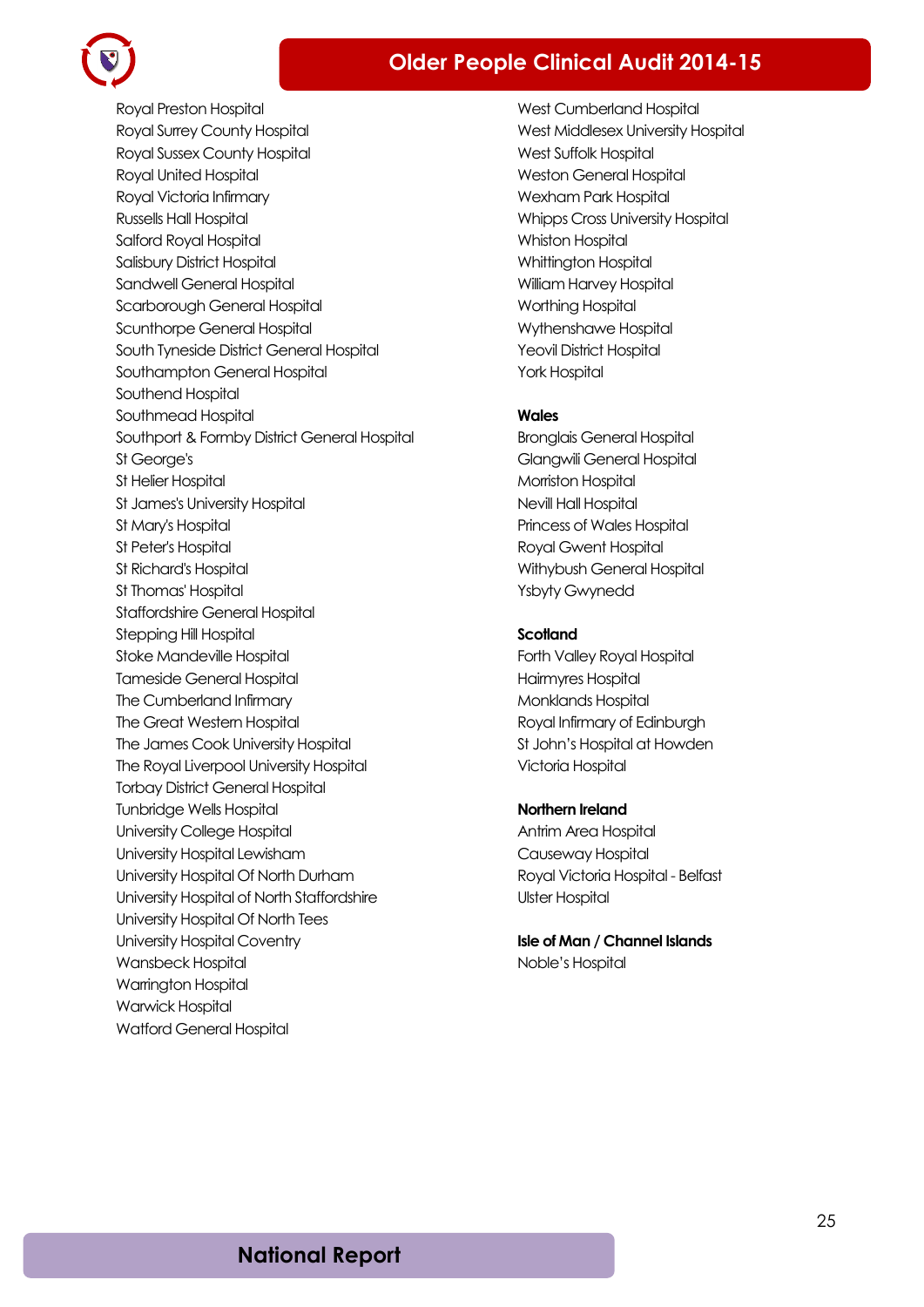

### <span id="page-25-0"></span>**Appendix 3: Standards definitions**

**Standard 1:** Assessment in this context, referred to the act of objectively quantifying the cognitive state of the person.

Reason for the measure: This measure identified patients with delirium, delirium superimposed on dementia and dementia presenting to ED. Pre-existing dementia makes older people more prone to developing delirium so they must be included in the assessment process.

**Standard 2:** A structured tool to assess CL includes:

- 4AT (The 4'A's Test)
- 6-CIT (6 item Cognitive Impairment Test)
- AMT-4 (Abbreviated Mental Test 4 items)
- AMT-10 (Abbreviated Mental Test 10 items)
- CAM (Confusion Assessment Method)
- MMSE (Mini Mental State Examination)
- MoCA (Montreal Cognitive Assessment)

If using any other tool, please provide a reference.

'Documents' means the name of the tool used and the patient's 'score' on the tool are recorded in the patient record. "Record" includes paper and electronic versions

**Standard 3:** Findings of CI assessment: a minimum subjective description of whether it is normal or abnormal; ideally the documentation would include a score using a structured tool. 'Handover' information includes at least one documentation of cognitive state as normal or abnormal with or without an objective score; information in the patient's ED records are made available to the admitting service either as a paper record (photocopy or original) or electronically or a documented evidence that a verbal handover included sharing the cognitive state. Please describe any other reasonable local handover method used.

**Standard 4:** 'Findings of CI assessment are provided to the patient's GP' includes at least the name of the tool used and the patient's score.

It was not expected that information about previously diagnosed dementia would be shared with the GP. However any changes would be expected to be conveyed to the GP, especially presentation with delirium (sudden deterioration in cognitive state corroborated by carers and/or families).

**Standard 5:** The patient record stated any of the following or similar terms to clearly convey the message that the information on CI was shared with carers: "confusion", "delirium" "dementia" AND "discussed with" or "communicated to" carers.

If this information was volunteered by the carer, the patient's record was not included for this standard.

**Standard 6:** Any tool including MEWS or NEWS was acceptable. The total early warning score has to be documented.